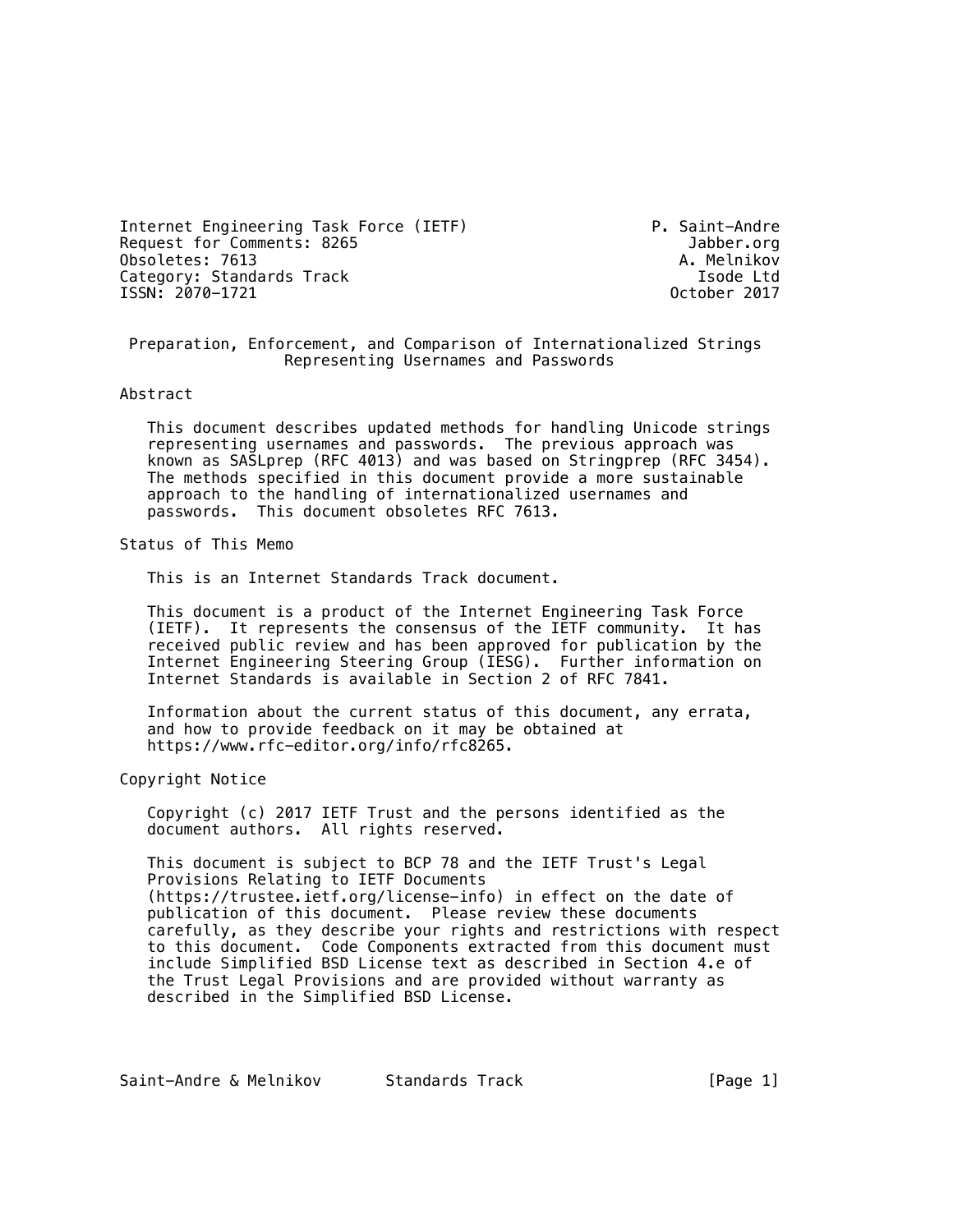Table of Contents

| 1.                                                                                                                                                                                                                                                             | 3              |
|----------------------------------------------------------------------------------------------------------------------------------------------------------------------------------------------------------------------------------------------------------------|----------------|
| 2.                                                                                                                                                                                                                                                             | $\overline{4}$ |
| 3.                                                                                                                                                                                                                                                             | 5              |
| 3.1.<br>Definition                                                                                                                                                                                                                                             | $\overline{5}$ |
| Case Mapping vs. Case Preservation<br>3.2.                                                                                                                                                                                                                     | $\overline{6}$ |
| 3.3.<br>UsernameCaseMapped Profile                                                                                                                                                                                                                             | $\overline{7}$ |
| 3.3.1.                                                                                                                                                                                                                                                         | $\overline{7}$ |
| 3.3.2.                                                                                                                                                                                                                                                         | 8              |
| 3.3.3.                                                                                                                                                                                                                                                         | 8              |
| 3.3.4.<br>Comparison                                                                                                                                                                                                                                           | 9              |
| UsernameCasePreserved Profile<br>3.4.                                                                                                                                                                                                                          | $\overline{9}$ |
| 3.4.1.                                                                                                                                                                                                                                                         | $\overline{9}$ |
| 3.4.2.                                                                                                                                                                                                                                                         | 9              |
| 10<br>3.4.3.                                                                                                                                                                                                                                                   |                |
| 10<br>3.4.4.                                                                                                                                                                                                                                                   |                |
| Application-Layer Constructs<br>11<br>3.5.                                                                                                                                                                                                                     |                |
| 3.6.<br>11                                                                                                                                                                                                                                                     |                |
| 13<br>4.                                                                                                                                                                                                                                                       |                |
| 13<br>4.1.                                                                                                                                                                                                                                                     |                |
| OpaqueString Profile<br>14<br>4.2.                                                                                                                                                                                                                             |                |
| 14<br>4.2.1.                                                                                                                                                                                                                                                   |                |
| 4.2.2.<br>14                                                                                                                                                                                                                                                   |                |
| Comparison<br>15<br>4.2.3.<br>$\sim$ $\sim$<br>$\mathbf{r}$                                                                                                                                                                                                    |                |
| 15<br>. The contract of the contract of the contract of the contract of the contract of the contract of the contract of the contract of the contract of the contract of the contract of the contract of the contract of the contrac<br>4.3.<br>Examples        |                |
| Use in Application Protocols<br>16<br>5.                                                                                                                                                                                                                       |                |
| 17<br>6.                                                                                                                                                                                                                                                       |                |
| 17<br>6.1.                                                                                                                                                                                                                                                     |                |
| 19<br>6.2.                                                                                                                                                                                                                                                     |                |
| 20<br>7.                                                                                                                                                                                                                                                       |                |
| 20                                                                                                                                                                                                                                                             |                |
| UsernameCaseMapped Profile<br>7.1.                                                                                                                                                                                                                             |                |
| 7.2.<br>UsernameCasePreserved Profile<br>20<br>21                                                                                                                                                                                                              |                |
| 7.3.<br>OpaqueString Profile                                                                                                                                                                                                                                   |                |
| Stringprep Profile<br>22<br>7.4.                                                                                                                                                                                                                               |                |
| Security Considerations<br>22<br>8.                                                                                                                                                                                                                            |                |
| 22<br>Password/Passphrase Strength<br>8.1.                                                                                                                                                                                                                     |                |
| 22<br>8.2.<br>Password/Passphrase Comparison                                                                                                                                                                                                                   |                |
| 22<br>8.3.<br>Identifier Comparison                                                                                                                                                                                                                            |                |
| 22<br>8.4.                                                                                                                                                                                                                                                     |                |
| 22<br>8.5.                                                                                                                                                                                                                                                     |                |
| 23<br>9.                                                                                                                                                                                                                                                       |                |
| 23<br>Normative References<br>9.1.                                                                                                                                                                                                                             |                |
| 24<br>Informative References<br>9.2.                                                                                                                                                                                                                           |                |
| 25<br>Appendix A. Changes from RFC 7613                                                                                                                                                                                                                        |                |
| 26<br>Acknowledgements<br><u>. In the contract of the contract of the contract of the contract of the contract of the contract of the contract of the contract of the contract of the contract of the contract of the contract of the contract of the cont</u> |                |
| 26<br>Authors' Addresses<br>and a series and<br>and a series and a series<br>$\mathbf{r}$                                                                                                                                                                      |                |

Saint-Andre & Melnikov Standards Track [Page 2]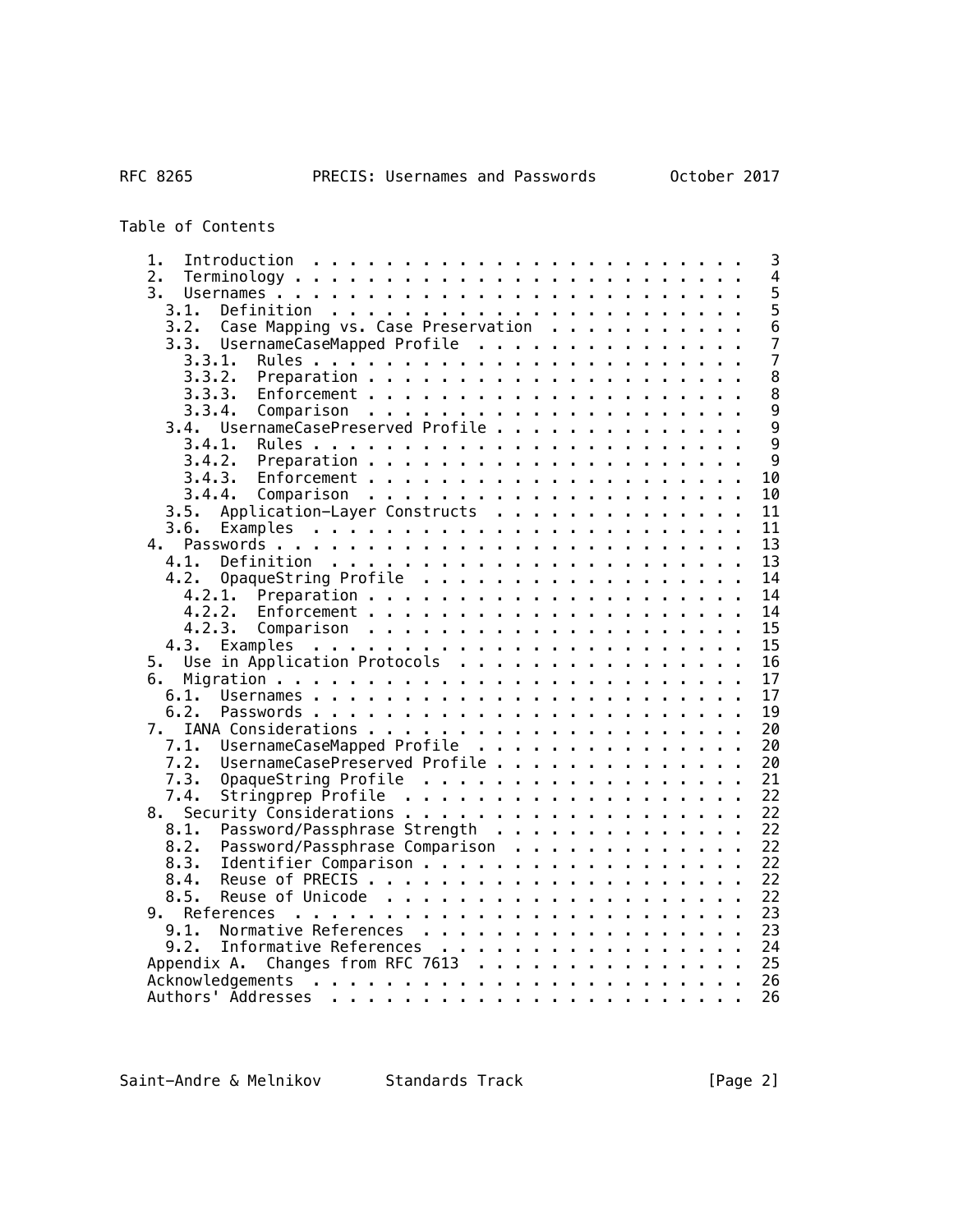### RFC 8265

### 1. Introduction

 Usernames and passwords are widely used for authentication and authorization on the Internet, either directly when provided in plaintext (as in the PLAIN Simple Authentication and Security Layer (SASL) mechanism [RFC4616] and the HTTP Basic scheme [RFC7617]) or indirectly when provided as the input to a cryptographic algorithm such as a hash function (as in the Salted Challenge Response Authentication Mechanism (SCRAM) SASL mechanism [RFC5802] and the HTTP Digest scheme [RFC7616]).

 To increase the likelihood that the input and comparison of usernames and passwords will work in ways that make sense for typical users throughout the world, this document defines rules for handling internationalized strings that represent usernames and passwords. Such strings consist of code points from the Unicode coded character set [Unicode], with special attention to code points outside the ASCII range [RFC20]. The rules for handling such strings are specified through profiles of the string classes defined in the preparation, enforcement, and comparison of internationalized strings (PRECIS) framework specification [RFC8264].

 Profiles of the PRECIS framework enable software to handle Unicode code points outside the ASCII range in an automated way, so that such code points are treated carefully and consistently in application protocols. In large measure, these profiles are designed to protect application developers from the potentially negative consequences of supporting the full range of Unicode code points. For instance, in almost all application protocols it would be dangerous to treat the Unicode code point "<sup>1</sup>" (SUPERSCRIPT ONE, U+00B9) as equivalent to "1" (DIGIT ONE, U+0031), because that would result in false accepts during comparison, authentication, and authorization (e.g., an attacker could easily spoof an account "user1@example.com").

 Whereas a naive use of Unicode would make such attacks trivially easy, the PRECIS profile defined here for usernames generally protects applications from inadvertently causing such problems. (Similar considerations apply to passwords, although here it is desirable to support a wider range of characters so as to maximize entropy for purposes of authentication.)

 The methods defined here might be applicable wherever usernames or passwords are used. However, the methods are not intended for use in preparing strings that are not usernames (e.g., Lightweight Directory Access Protocol (LDAP) distinguished names), nor in cases where identifiers or secrets are not strings (e.g., keys and certificates) or require specialized handling.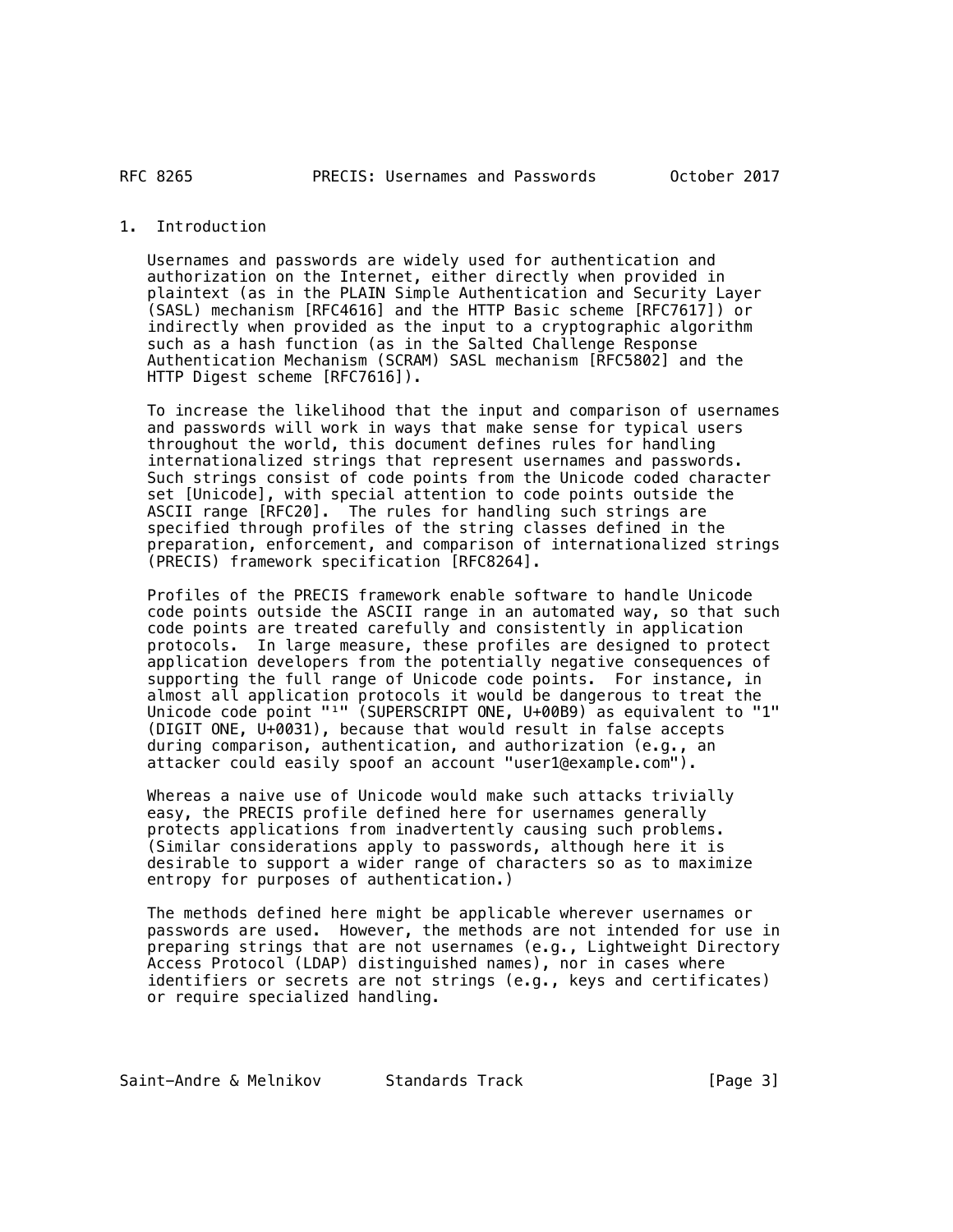Although the historical predecessor of this document was the SASLprep profile of Stringprep [RFC3454]), the approach defined here can be used by technologies other than SASL [RFC4422], such as HTTP authentication as specified in [RFC7617] and [RFC7616].

 This document does not modify the handling of internationalized strings in usernames and passwords as prescribed by existing application protocols that use SASLprep. If the community that uses such an application protocol wishes to modernize its handling of internationalized strings to use PRECIS instead of Stringprep, it needs to explicitly update the existing application protocol definition (one example is [RFC7622]). Non-coordinated updates to protocol implementations are discouraged because they can have a negative impact on interoperability and security.

### 2. Terminology

 A "username" or "user identifier" is a string of characters designating an account on a computing device or system, often but not necessarily for use by a person. Although some devices and systems might allow a username to be part or all of a person's name and a person might want their account designator to be part or all of their name, because of the complexities involved, that outcome is not guaranteed for all human names on all computing devices or systems that follow the rules defined in this specification. Protocol designers and application developers who wish to allow a wider range of characters are encouraged to consider a separation between more restrictive account identifiers and more expressive display names or nicknames (see [RFC8266]).

 A "password" is a string of characters that allows access to a computing device or system, often associated with a particular username. A password is not literally limited to a word, because a password could be a passphrase consisting of more than one word, perhaps separated by spaces, punctuation, or other non-alphanumeric characters.

 Some SASL mechanisms (e.g., CRAM-MD5, DIGEST-MD5, and SCRAM) specify that the authentication identity used in the context of such mechanisms is a "simple username" (see Section 2 of [RFC4422] as well as [RFC4013]). Various application technologies also assume that the identity of a user or account takes the form of a username (e.g., authentication for the Hypertext Transfer Protocol as specified in [RFC7617] and [RFC7616]), whether or not they use SASL. Note well that the exact form of a username in any particular SASL mechanism or application technology is a matter for implementation and deployment; note also that a username does not necessarily map to any particular application identifier.

Saint-Andre & Melnikov Standards Track [Page 4]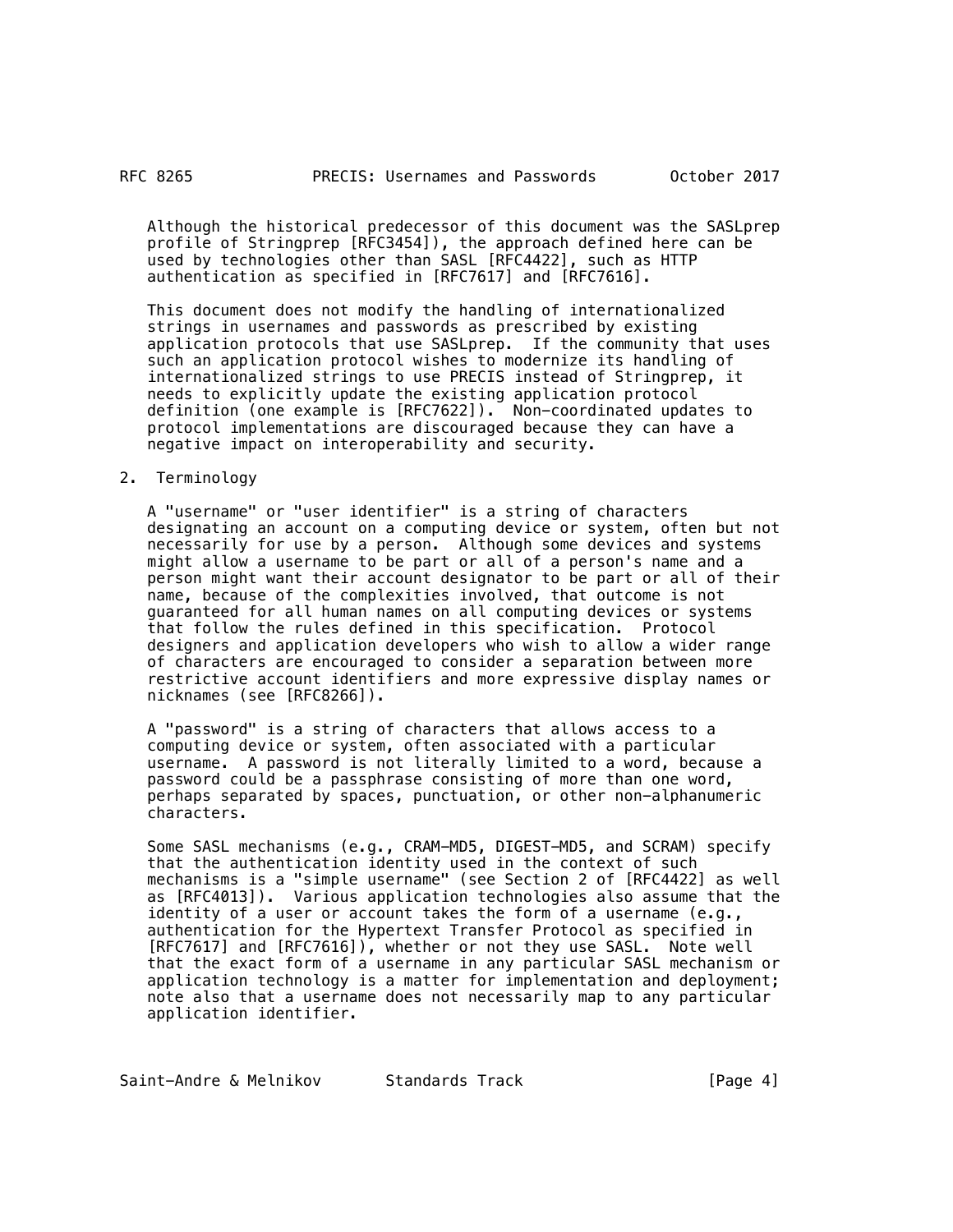#### RFC 8265 **PRECIS: Usernames and Passwords October 2017**

 Many important terms used in this document are defined in [RFC5890], [RFC6365], [RFC8264], and [Unicode]. The term "non-ASCII space" refers to any Unicode code point having a Unicode general category of "Zs", naturally with the exception of SPACE (U+0020).

 The key words "MUST", "MUST NOT", "REQUIRED", "SHALL", "SHALL NOT", "SHOULD", "SHOULD NOT", "RECOMMENDED", "NOT RECOMMENDED", "MAY", and "OPTIONAL" in this document are to be interpreted as described in BCP 14 [RFC2119] [RFC8174] when, and only when, they appear in all capitals, as shown here.

# 3. Usernames

3.1. Definition

 This document specifies that a username is a string of Unicode code points [Unicode] that is structured as an ordered sequence of "userparts" and expressed in a standard Unicode Encoding Form (such as UTF-8 [RFC3629]). A userpart is allowed to contain only code points that are allowed by the PRECIS IdentifierClass defined in Section 4.2 of [RFC8264] and thus consists almost exclusively of letters and digits. A username can consist of a single userpart or a space-separated sequence of userparts.

 The syntax for a username is defined as follows, using the Augmented Backus-Naur Form (ABNF) [RFC5234].

| username | $=$ userpart $*(1*SP$ userpart)                                                                                             |
|----------|-----------------------------------------------------------------------------------------------------------------------------|
| userpart | $= 1*(idpoint)$                                                                                                             |
|          | ; an "idpoint" is a Unicode code point that<br>; can be contained in a string conforming to<br>; the PRECIS IdentifierClass |

 All code points and blocks not explicitly allowed in the PRECIS IdentifierClass are disallowed; this includes private-use code points, surrogate code points, and the other code points and blocks that were defined as "Prohibited Output" in Section 2.3 of [RFC4013] (when corrected per [Err1812]). In addition, common constructions such as "user@example.com" (e.g., the Network Access Identifier from [RFC7542]) are allowed as usernames under this specification, as they were under [RFC4013].

 Implementation Note: The username construct defined in this document does not necessarily match what all deployed applications might refer to as a "username" or "userid" but instead provides a relatively safe subset of Unicode code points that can be used in

Saint-Andre & Melnikov Standards Track [Page 5]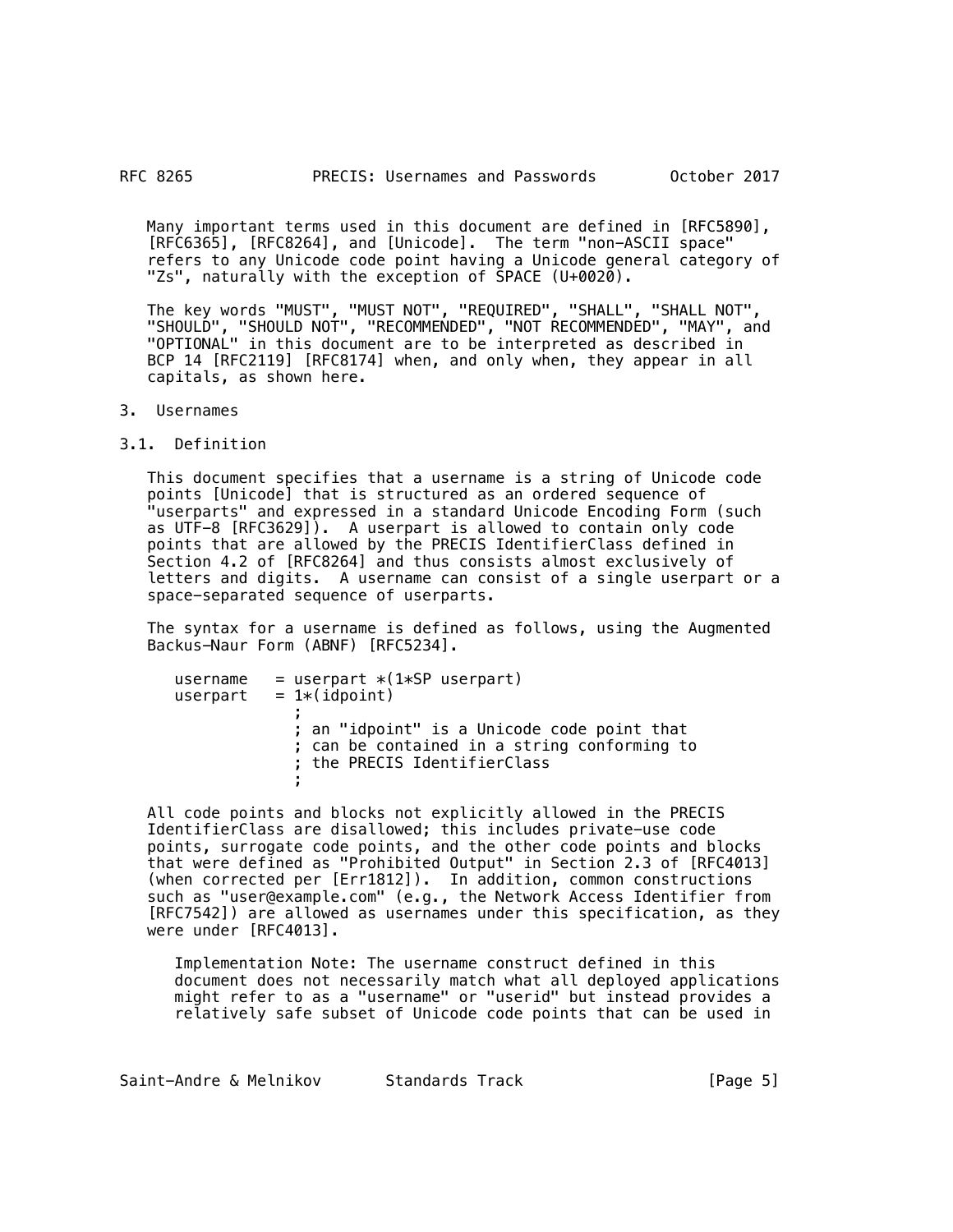existing SASL mechanisms and in application protocols that use SASL, and even in most application protocols that do not currently use SASL.

 A username MUST NOT be zero bytes in length. This rule is to be enforced after any normalization and mapping of code points.

 This specification defines two profiles for usernames: the UsernameCaseMapped profile performs case mapping, and the UsernameCasePreserved performs case preservation (see further discussion under Section 3.2).

 In protocols that provide usernames as input to a cryptographic algorithm such as a hash function, the client will need to perform enforcement of the rules for the UsernameCaseMapped or UsernameCasePreserved profile before applying the algorithm.

#### 3.2. Case Mapping vs. Case Preservation

 In order to accommodate the widest range of username constructs in applications, this document defines two username profiles: UsernameCaseMapped and UsernameCasePreserved. These two profiles differ only in their use (or not) of the Case Mapping Rule and are otherwise identical.

 Case mapping is a matter for the application protocol, protocol implementation, or end deployment. In general, this document suggests that it is preferable to apply the UsernameCaseMapped profile and therefore perform case mapping, because not doing so can lead to false accepts during authentication and authorization (as described in [RFC6943]) and can result in confusion among end users, given the prevalence of case mapping in many existing protocols and applications. However, there can be good reasons to apply the UsernameCasePreserved profile and thus not perform case mapping, such as backward compatibility with deployed infrastructure.

In particular:

 o SASL mechanisms that follow the recommendations in this document MUST specify whether and when case mapping is to be applied to authentication identifiers. Because case mapping results in information loss, in order to retain that information for as long as possible during processing, implementations SHOULD delay any case mapping to the last possible moment, such as when doing a lookup by username, performing username comparisons, or generating a cryptographic salt from a username (if the last possible moment happens on a server, then decisions about case mapping can be a matter of service deployment policy). In keeping with [RFC4422],

Saint-Andre & Melnikov 5tandards Track [Page 6]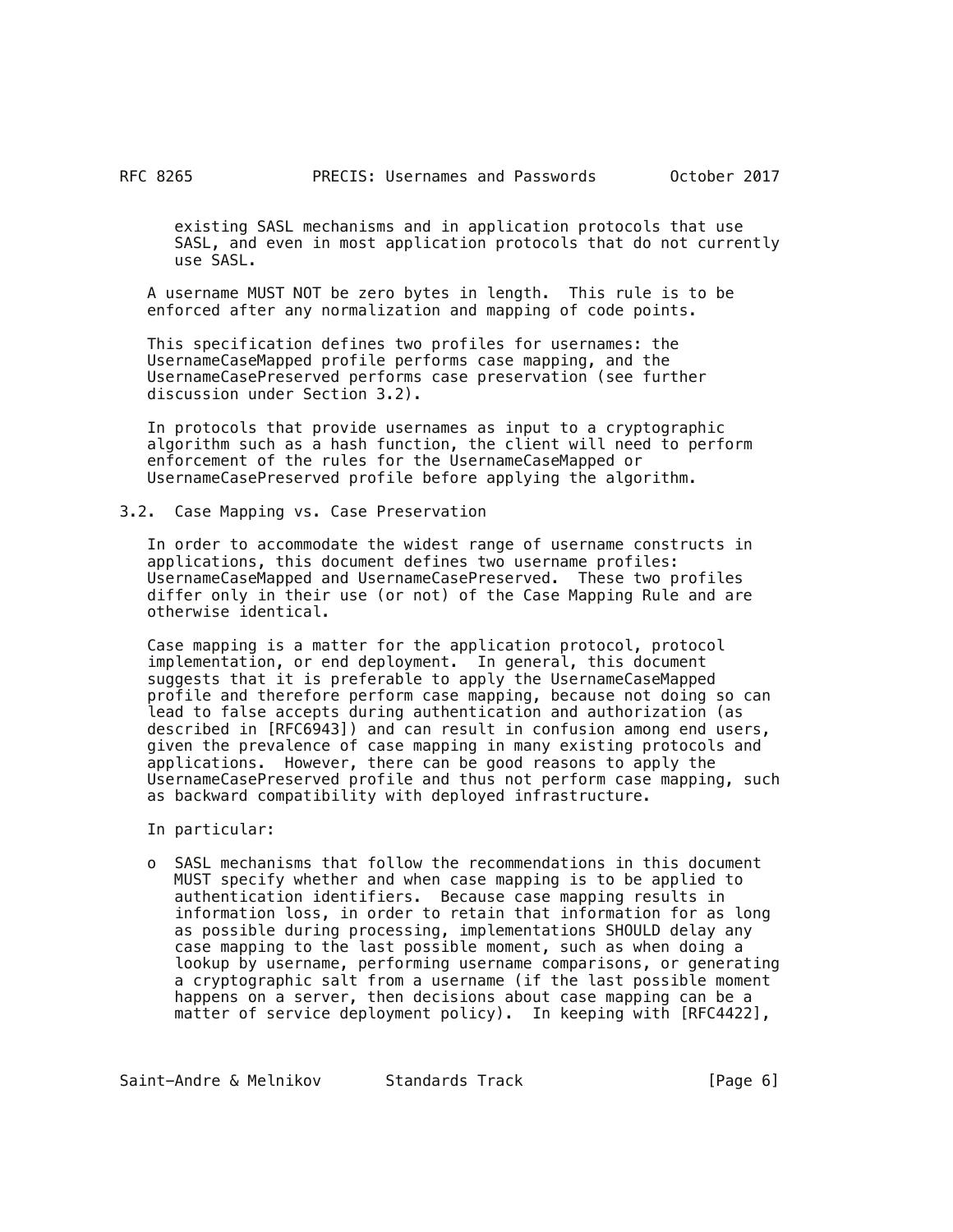SASL mechanisms are not to apply this or any other profile to authorization identifiers, only to authentication identifiers.

- o Application protocols that use SASL (such as IMAP [RFC3501] and the Extensible Messaging and Presence Protocol (XMPP) [RFC6120]) and that directly reuse this profile MUST specify whether or not case mapping is to be applied to authorization identifiers. Such "SASL application protocols" SHOULD delay any case mapping of authorization identifiers to the last possible moment, which happens to necessarily be on the server side (this enables decisions about case mapping to be a matter of service deployment policy). In keeping with [RFC4422], SASL application protocols are not to apply this or any other profile to authentication identifiers, only to authorization identifiers.
- o Application protocols that do not use SASL (such as HTTP authentication with the HTTP Basic and Digest schemes as specified in [RFC7617] and [RFC7616]) but that directly reuse this profile MUST specify whether and when case mapping is to be applied to authentication identifiers or authorization identifiers, or both. Such "non-SASL application protocols" SHOULD delay any case mapping to the last possible moment, such as when doing a lookup by username, performing username comparisons, or generating a cryptographic salt from a username (if the last possible moment happens on the server, then decisions about case mapping can be a matter of service deployment policy).

 If the specification for a SASL mechanism, SASL application protocol, or non-SASL application protocol uses the UsernameCaseMapped profile, it MUST clearly describe whether case mapping is to be applied at the level of the protocol itself, implementations thereof, or service deployments (each of these approaches can be legitimate, depending on the application in question).

- 3.3. UsernameCaseMapped Profile
- 3.3.1. Rules

 The following rules are defined for use within the UsernameCaseMapped profile of the PRECIS IdentifierClass.

- 1. Width Mapping Rule: Map fullwidth and halfwidth code points to their decomposition mappings (see Unicode Standard Annex #11 [UAX11]).
- 2. Additional Mapping Rule: There is no additional mapping rule.

| Saint-Andre & Melnikov |  | Standards Track | [Page 7] |
|------------------------|--|-----------------|----------|
|------------------------|--|-----------------|----------|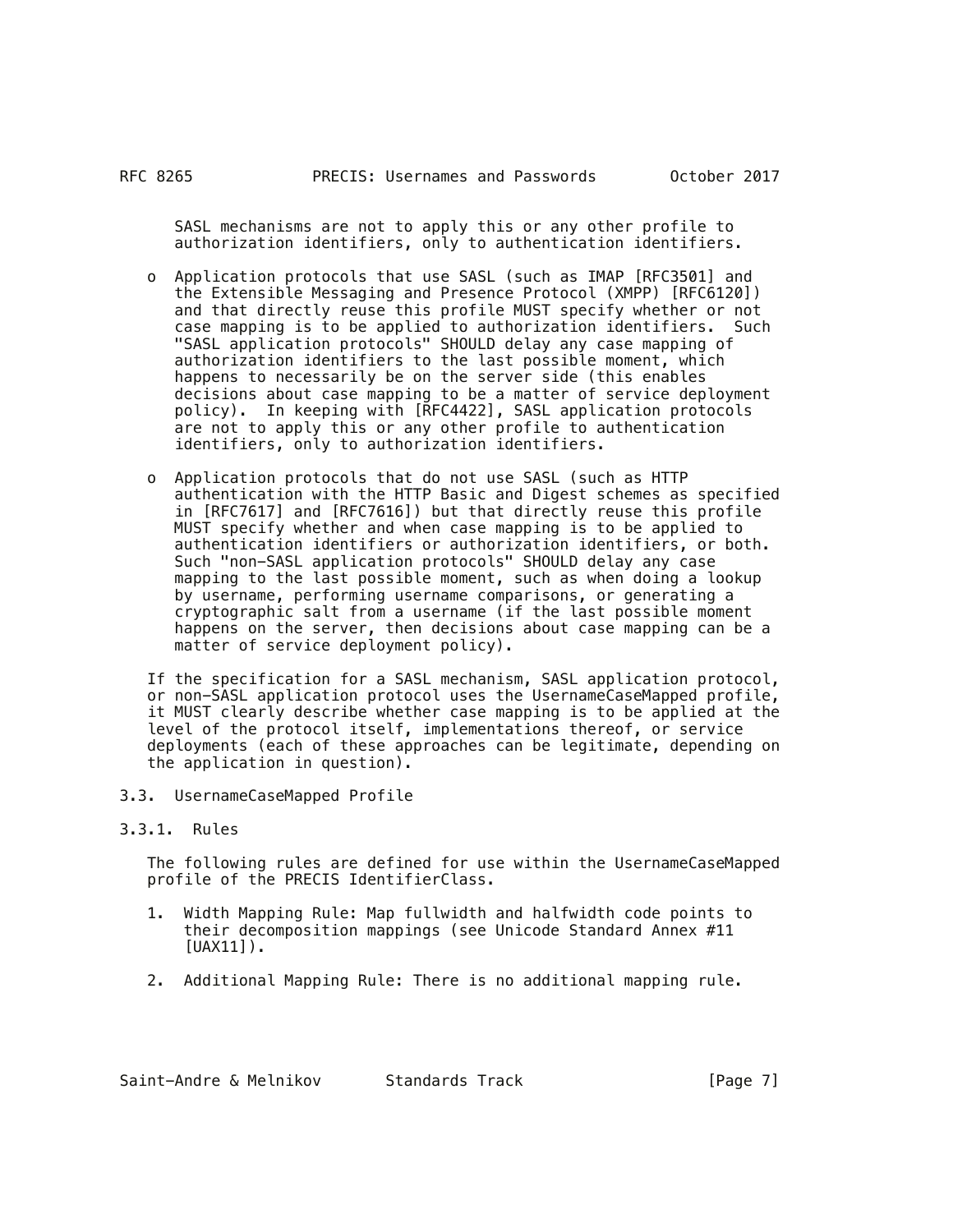- 3. Case Mapping Rule: Map uppercase and titlecase code points to their lowercase equivalents, preferably using the Unicode toLowerCase() operation as defined in the Unicode Standard [Unicode]; see further discussion in Section 3.2.
- 4. Normalization Rule: Apply Unicode Normalization Form C (NFC) to all strings.
- 5. Directionality Rule: Apply the "Bidi Rule" defined in [RFC5893] to strings that contain right-to-left code points (i.e., each of the six conditions of the Bidi Rule must be satisfied); for strings that do not contain right-to-left code points, there is no special processing for directionality.

## 3.3.2. Preparation

 An entity that prepares an input string for subsequent enforcement according to this profile MUST proceed as follows (applying the steps in the order shown).

- 1. Apply the width mapping rule specified in Section 3.3.1. It is necessary to apply the rule at this point because otherwise the PRECIS "HasCompat" category specified in Section 9.17 of [RFC8264] would forbid fullwidth and halfwidth code points.
- 2. Ensure that the string consists only of Unicode code points that are explicitly allowed by the PRECIS IdentifierClass defined in Section 4.2 of [RFC8264].
- 3.3.3. Enforcement

 An entity that performs enforcement according to this profile MUST prepare an input string as described in Section 3.3.2 and MUST also apply the following rules specified in Section 3.3.1 in the order shown:

- 1. Case Mapping Rule
- 2. Normalization Rule
- 3. Directionality Rule

 After all of the foregoing rules have been enforced, the entity MUST ensure that the username is not zero bytes in length (this is done after enforcing the rules to prevent applications from mistakenly omitting a username entirely, because when internationalized strings are accepted, a non-empty sequence of characters can result in a zero-length username after canonicalization).

Saint-Andre & Melnikov buttandards Track and the setting and setting the setting of the Society and Track and T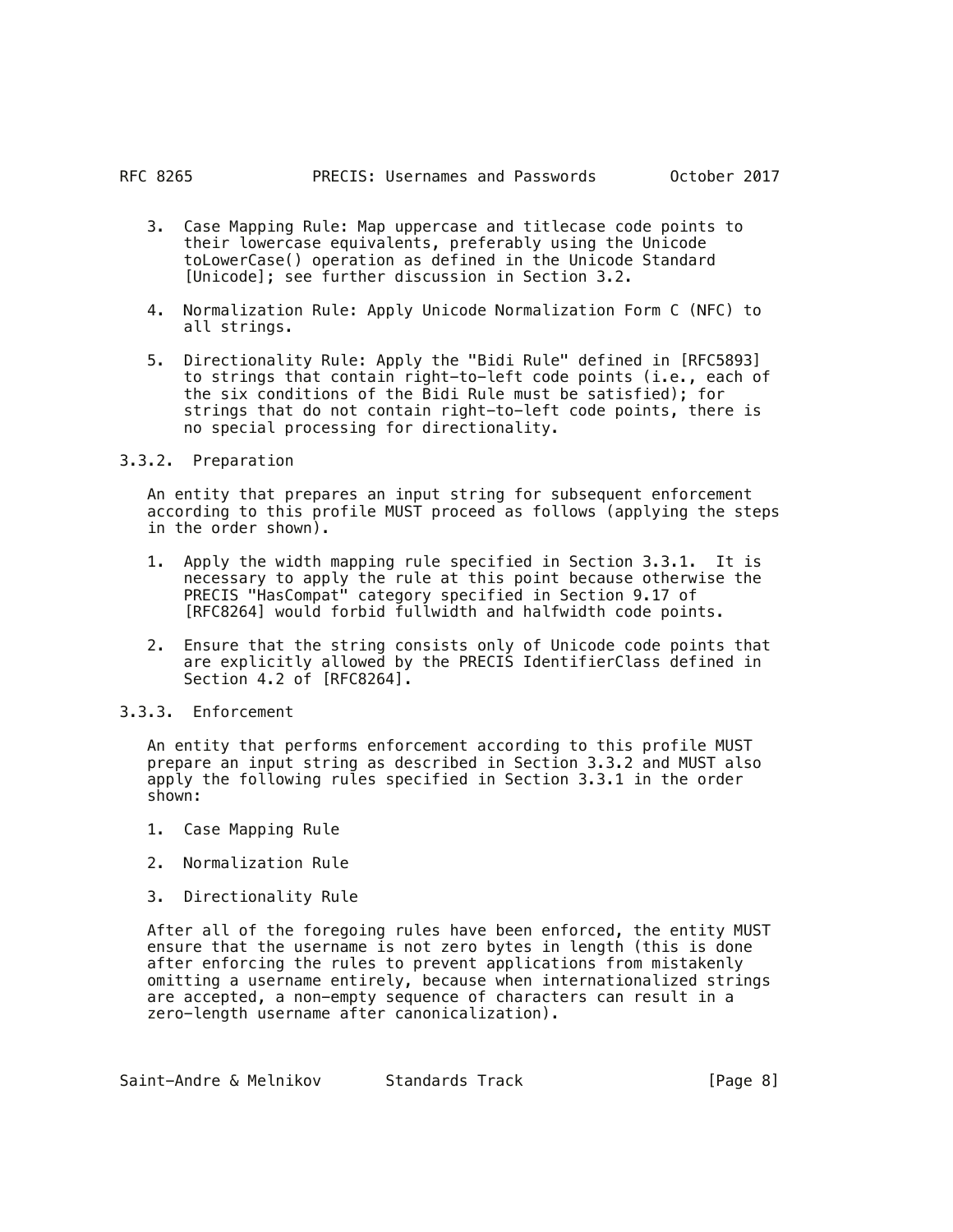The result of the foregoing operations is an output string that conforms to the UsernameCaseMapped profile. Until an implementation produces such an output string, it MUST NOT treat the string as conforming (in particular, it MUST NOT assume that an input string is conforming before the enforcement operation has been completed).

# 3.3.4. Comparison

 An entity that performs comparison of two strings according to this profile MUST prepare each string as specified in Section 3.3.2 and then MUST enforce the rules specified in Section 3.3.3. The two strings are to be considered equivalent if and only if they are an exact octet-for-octet match (sometimes called "bit-string identity").

 Until an implementation determines whether two strings are to be considered equivalent, it MUST NOT treat them as equivalent (in particular, it MUST NOT assume that two input strings are equivalent before the comparison operation has been completed).

- 3.4. UsernameCasePreserved Profile
- 3.4.1. Rules

 The following rules are defined for use within the UsernameCasePreserved profile of the PRECIS IdentifierClass.

- 1. Width Mapping Rule: Map fullwidth and halfwidth code points to their decomposition mappings (see Unicode Standard Annex #11  $[UAX11]$ .
- 2. Additional Mapping Rule: There is no additional mapping rule.
- 3. Case Mapping Rule: There is no case mapping rule.
- 4. Normalization Rule: Apply Unicode Normalization Form C (NFC) to all strings.
- 5. Directionality Rule: Apply the "Bidi Rule" defined in [RFC5893] to strings that contain right-to-left code points (i.e., each of the six conditions of the Bidi Rule must be satisfied); for strings that do not contain right-to-left code points, there is no special processing for directionality.

# 3.4.2. Preparation

 An entity that prepares a string for subsequent enforcement according to this profile MUST proceed as follows (applying the steps in the order shown).

| Saint-Andre & Melnikov | Standards Track |  | [Page 9] |  |
|------------------------|-----------------|--|----------|--|
|------------------------|-----------------|--|----------|--|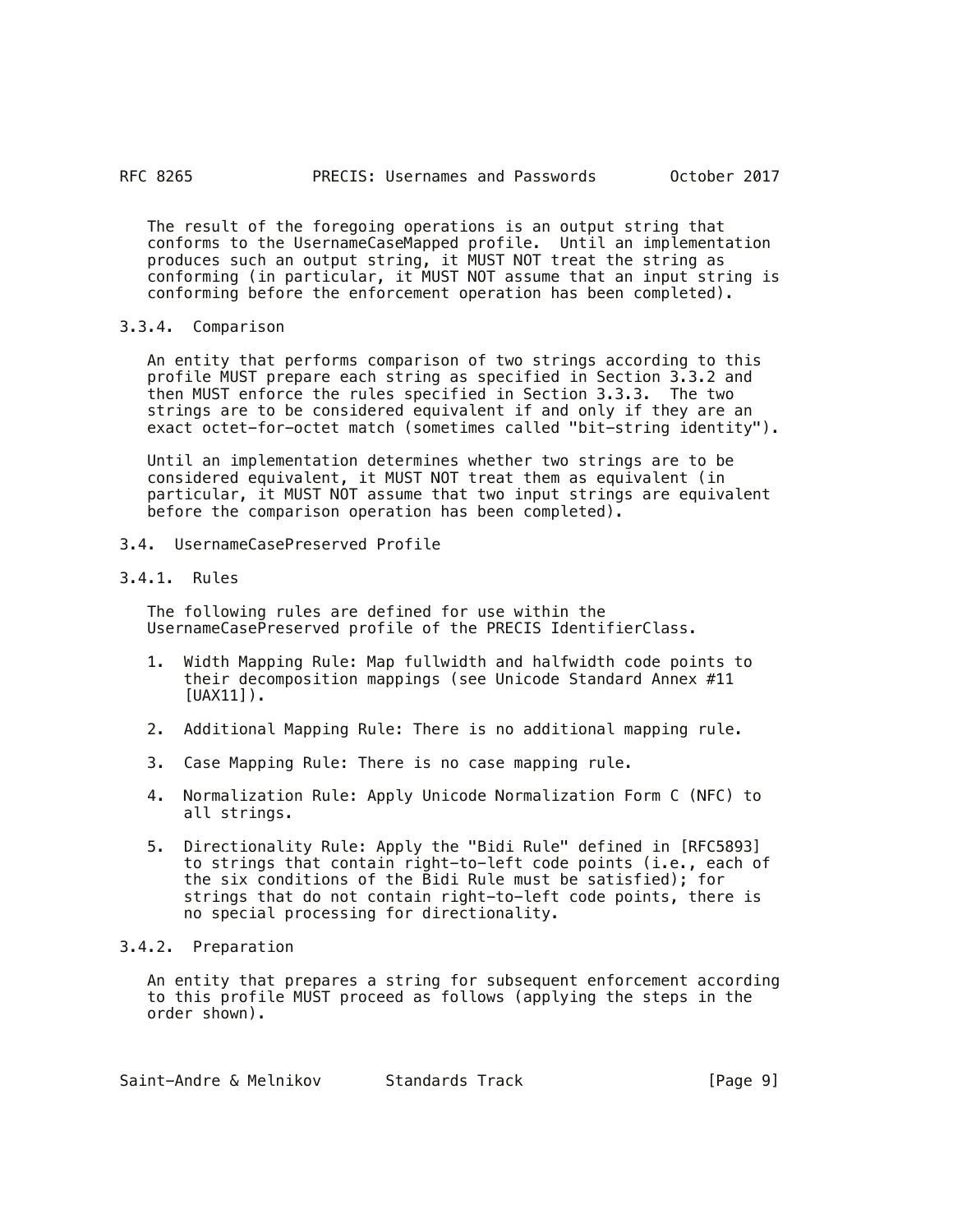- 1. Apply the width mapping rule specified in Section 3.4.1. It is necessary to apply the rule at this point because otherwise the PRECIS "HasCompat" category specified in Section 9.17 of [RFC8264] would forbid fullwidth and halfwidth code points.
- 2. Ensure that the string consists only of Unicode code points that are explicitly allowed by the PRECIS IdentifierClass defined in Section 4.2 of [RFC8264].

# 3.4.3. Enforcement

 An entity that performs enforcement according to this profile MUST prepare a string as described in Section 3.4.2 and MUST also apply the following rules specified in Section 3.4.1 in the order shown:

- 1. Normalization Rule
- 2. Directionality Rule

 After all of the foregoing rules have been enforced, the entity MUST ensure that the username is not zero bytes in length (this is done after enforcing the rules to prevent applications from mistakenly omitting a username entirely, because when internationalized strings are accepted, a non-empty sequence of characters can result in a zero-length username after canonicalization).

 The result of the foregoing operations is an output string that conforms to the UsernameCasePreserved profile. Until an implementation produces such an output string, it MUST NOT treat the string as conforming (in particular, it MUST NOT assume that an input string is conforming before the enforcement operation has been completed).

# 3.4.4. Comparison

 An entity that performs comparison of two strings according to this profile MUST prepare each string as specified in Section 3.4.2 and then MUST enforce the rules specified in Section 3.4.3. The two strings are to be considered equivalent if and only if they are an exact octet-for-octet match (sometimes called "bit-string identity").

 Until an implementation determines whether two strings are to be considered equivalent, it MUST NOT treat them as equivalent (in particular, it MUST NOT assume that two input strings are equivalent before the comparison operation has been completed).

Saint-Andre & Melnikov Standards Track [Page 10]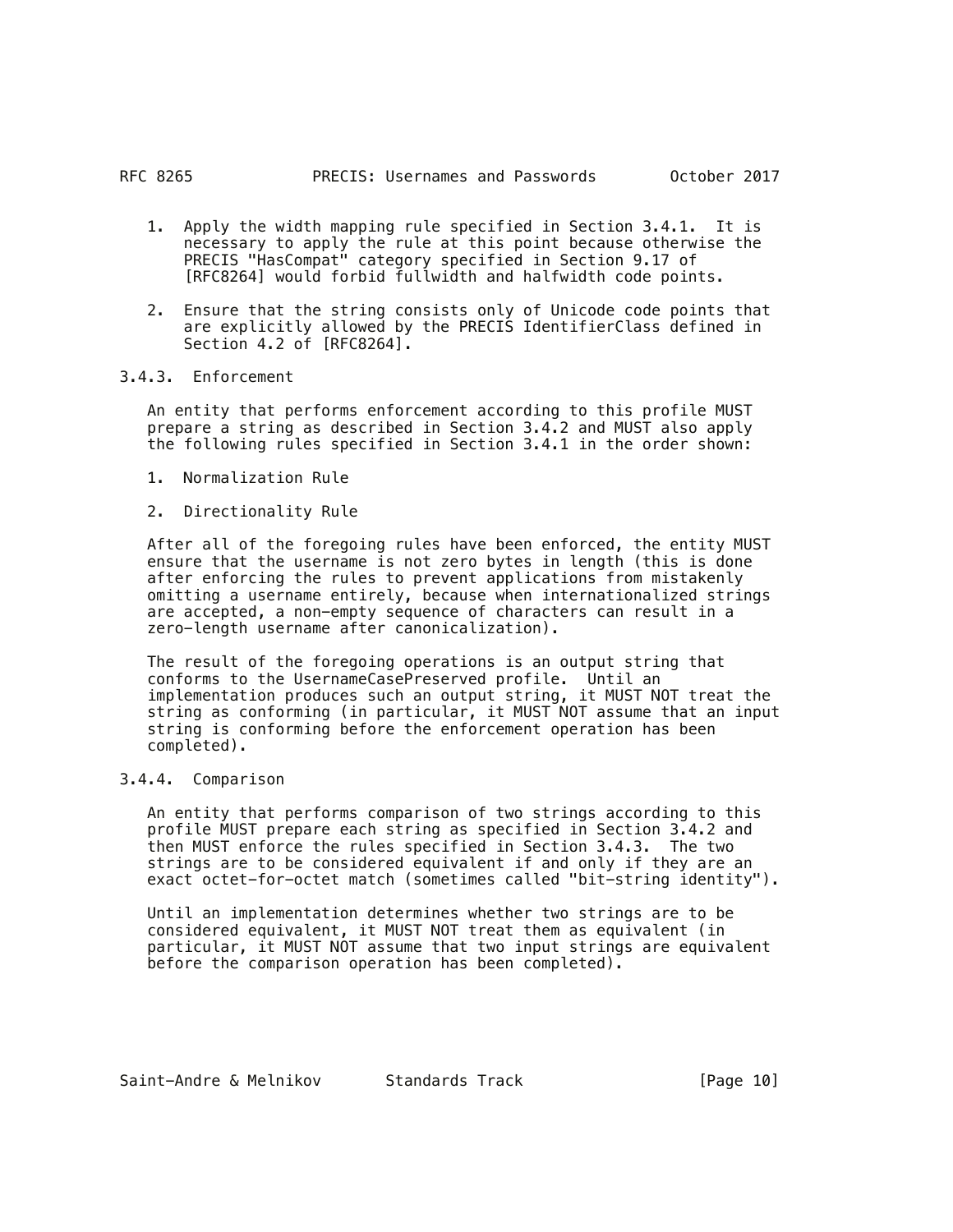## 3.5. Application-Layer Constructs

 Both the UsernameCaseMapped and UsernameCasePreserved profiles enable an application protocol, implementation, or deployment to create application-layer constructs such as a username that is a spaceseparated set of userparts like "Firstname Middlename Lastname". Such a construct is not a profile of the PRECIS IdentifierClass, because SPACE (U+0020) is not allowed in the IdentifierClass; however, it can be created at the application layer because SPACE (U+0020) can be used as a separator between instances of the PRECIS IdentifierClass (e.g., userparts as defined in this specification).

#### 3.6. Examples

 The following examples illustrate a small number of userparts (not usernames) that are consistent with the format defined above (note that the characters "<" and ">" are used here to delineate the actual userparts and are not part of the userpart strings).

| #   Userpart                                | <b>Notes</b>                                             |
|---------------------------------------------|----------------------------------------------------------|
| <juliet@example.com>  </juliet@example.com> | The "at" sign ("@") is allowed                           |
| 1                                           | in the PRECIS IdentifierClass                            |
| 2   <fussball></fussball>                   |                                                          |
| <fußball></fußball>                         | The third character is LATIN                             |
| 3 I                                         | SMALL LETTER SHARP S (U+00DF)                            |
| 4                                           | A userpart of GREEK SMALL                                |
| $<$ $\Pi$ >                                 | LETTER PI (U+03C0)                                       |
| <Σ>                                         | A userpart of GREEK CAPITAL                              |
| 5.                                          | LETTER SIGMA (U+03A3)                                    |
| 6                                           | A userpart of GREEK SMALL                                |
| $0$                                         | LETTER SIGMA (U+03C3)                                    |
| $<$ $\varsigma$ >                           | A userpart of GREEK SMALL<br>LETTER FINAL SIGMA (U+03C2) |

### Table 1: A Sample of Legal Userparts

 Regarding examples 2 and 3: although in German writing the character eszett "ß" (LATIN SMALL LETTER SHARP S, U+00DF) can mostly be used interchangeably with the two characters "ss", the userparts in these

Saint-Andre & Melnikov Standards Track [Page 11]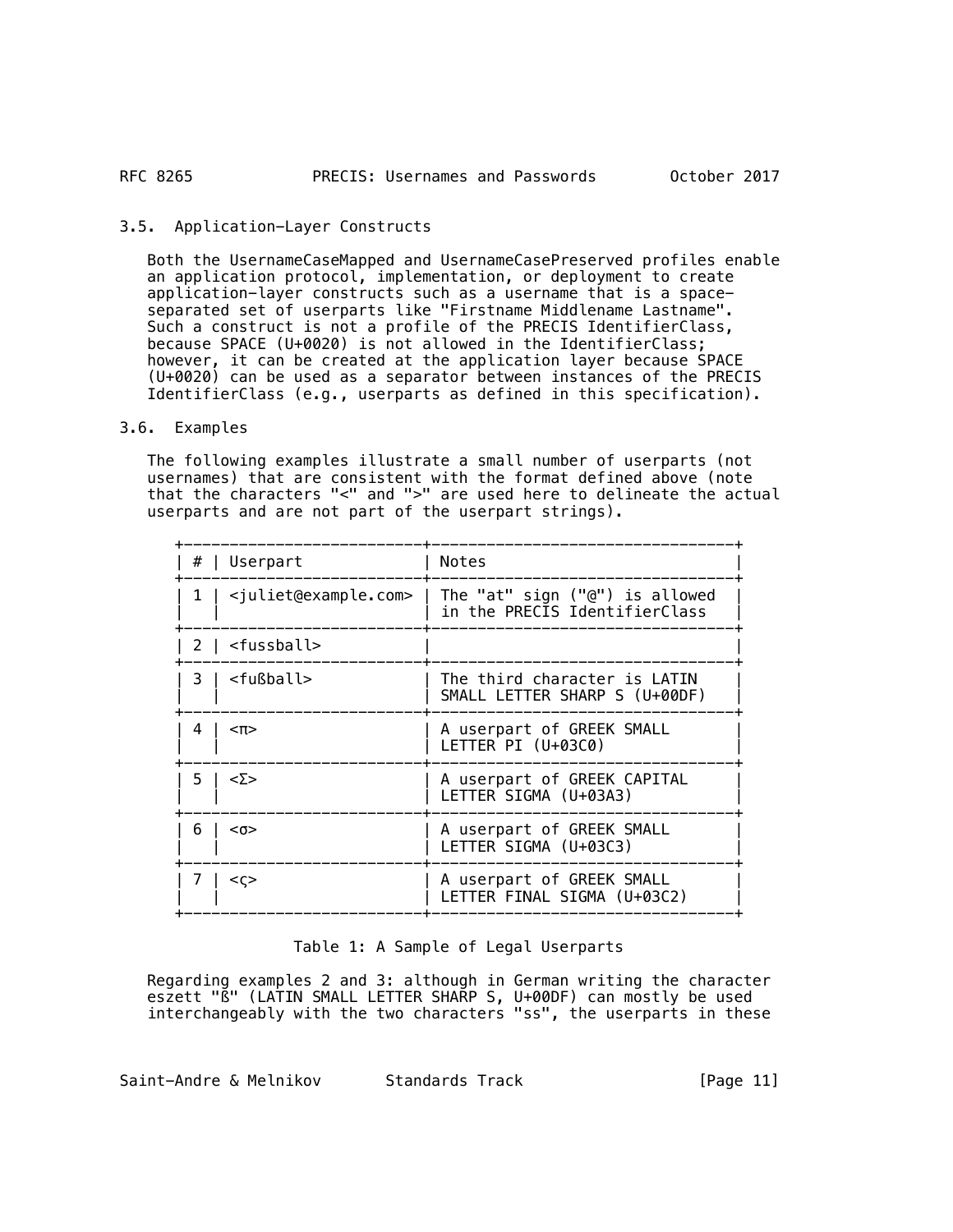examples are different and (if desired) a server would need to enforce a registration policy that disallows one of them if the other is registered.

Regarding examples 5, 6, and 7: optional case mapping of " $\Sigma$ " (GREEK CAPITAL LETTER SIGMA, U+03A3) to the lowercase character "σ" (GREEK SMALL LETTER SIGMA, U+03C3) during comparison would result in matching the userparts in examples 5 and 6; however, because the PRECIS mapping rules do not account for the special status of the character "ς" (GREEK SMALL LETTER FINAL SIGMA, U+03C2), the userparts in examples 5 and 7 or examples 6 and 7 would not be matched during comparison.

 The following examples illustrate strings that are not valid userparts (not usernames) because they violate the format defined above.

| #   Non-Userpart String   | Notes                                                 |  |
|---------------------------|-------------------------------------------------------|--|
| $8$   <foo bar=""></foo>  | SPACE (U+0020) is disallowed in<br>the userpart       |  |
| 9                         | Zero-length userpart                                  |  |
| $10$   $\le$ henryl $V$ > | The sixth character is ROMAN<br>NUMERAL FOUR (U+2163) |  |
| <∞>                       | A userpart of INFINITY (U+221E)                       |  |

Table 2: A Sample of Strings That Violate the Userpart Rules

 Regarding example 8: although this is not a valid userpart, it is a valid username because it is a space-separated sequence of userparts.

 Regarding example 10: the character "Ⅳ" (ROMAN NUMERAL FOUR, U+2163) has a compatibility equivalent of the characters "I" (LATIN CAPITAL LETTER I, U+0049) and "V" (LATIN CAPITAL LETTER V, U+0056), but code points with compatibility equivalents are not allowed in the PRECIS IdentifierClass.

 Regarding example 11: symbol characters such as "∞" (INFINITY, U+221E) are not allowed in the PRECIS IdentifierClass.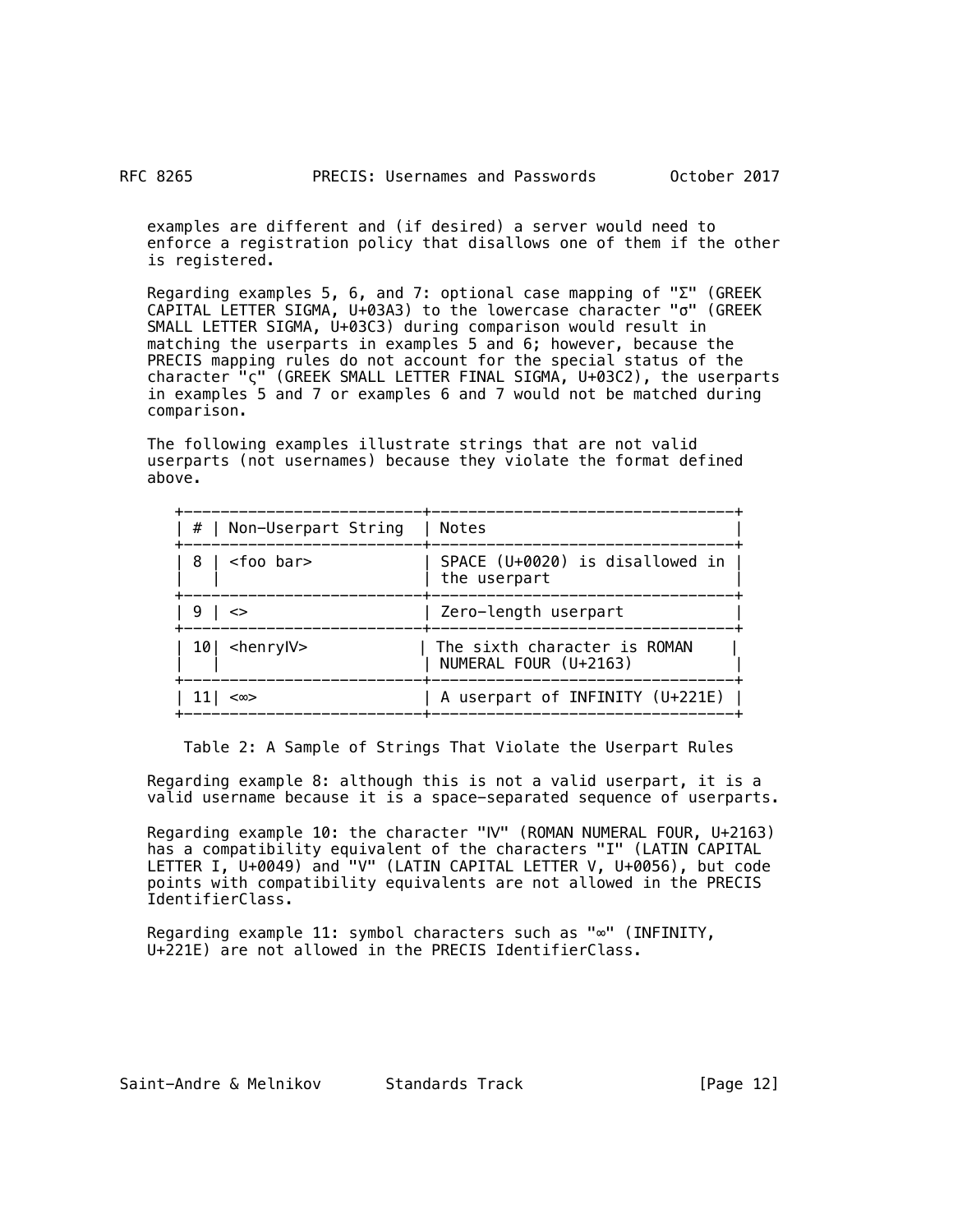RFC 8265

4. Passwords

4.1. Definition

 This document specifies that a password is a string of Unicode code points [Unicode] that is conformant to the OpaqueString profile (specified below) of the PRECIS FreeformClass defined in Section 4.3 of [RFC8264] and expressed in a standard Unicode Encoding Form (such as UTF-8 [RFC3629]).

 The syntax for a password is defined as follows, using the Augmented Backus-Naur Form (ABNF) [RFC5234].

 $password = 1*(freenoint)$  ; ; a "freepoint" is a Unicode code point that ; can be contained in a string conforming to ; the PRECIS FreeformClass ;

 All code points and blocks not explicitly allowed in the PRECIS FreeformClass are disallowed; this includes private-use code points, surrogate code points, and the other code points and blocks defined as "Prohibited Output" in Section 2.3 of [RFC4013] (when corrected per [Err1812]).

 A password MUST NOT be zero bytes in length. This rule is to be enforced after any normalization and mapping of code points.

 Note: Some existing systems allow an empty string in places where a password would be expected (e.g., command-line tools that might be called from an automated script, or servers that might need to be restarted without human intervention). From the perspective of this document (and RFC 4013 before it), these empty strings are not passwords but are workarounds for the practical difficulty of using passwords in certain scenarios.

 Note: The prohibition of zero-length passwords is not a recommendation regarding password strength (because a password of only one byte is highly insecure) but is meant to prevent applications from mistakenly omitting a password entirely; such an outcome is possible when internationalized strings are accepted, because a non-empty sequence of characters can result in a zerolength password after canonicalization.

 In protocols that provide passwords as input to a cryptographic algorithm such as a hash function, the client will need to perform enforcement of the rules for the OpaqueString profile before applying

Saint-Andre & Melnikov Standards Track [Page 13]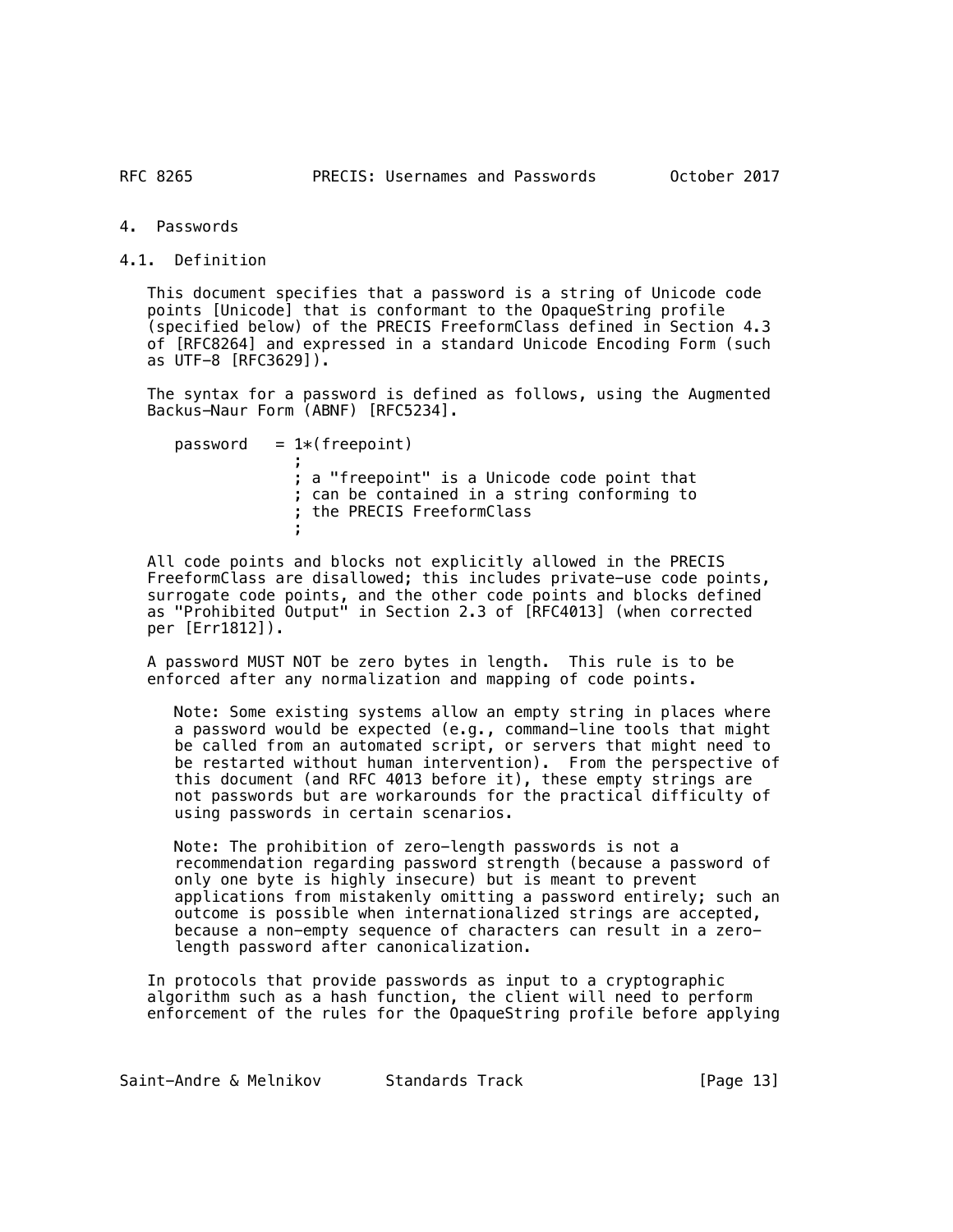the algorithm, because the password is not available to the server in plaintext form.

4.2. OpaqueString Profile

 The definition of the OpaqueString profile is provided in the following sections, including detailed information about preparation, enforcement, and comparison (for details on the distinction between these actions, refer to [RFC8264]).

4.2.1. Preparation

 An entity that prepares a string according to this profile MUST ensure that the string consists only of Unicode code points that are explicitly allowed by the FreeformClass string class defined in  $[RFC8264]$ .

4.2.2. Enforcement

 An entity that performs enforcement according to this profile MUST prepare a string as described in Section 4.2.1 and MUST also apply the rules specified below for the OpaqueString profile (these rules MUST be applied in the order shown):

- 1. Width Mapping Rule: Fullwidth and halfwidth code points MUST NOT be mapped to their decomposition mappings (see Unicode Standard Annex #11 [UAX11]).
- 2. Additional Mapping Rule: Any instances of non-ASCII space MUST be mapped to SPACE (U+0020); a non-ASCII space is any Unicode code point having a Unicode general category of "Zs", with the  $exce$ ption of SPACE (U+0020). As was the case in RFC 4013, the inclusion of only SPACE (U+0020) prevents confusion with various non-ASCII space code points, many of which are difficult to reproduce across different input methods.
- 3. Case Mapping Rule: There is no case mapping rule (because mapping uppercase and titlecase code points to their lowercase equivalents would lead to false accepts and thus to reduced security).
- 4. Normalization Rule: Unicode Normalization Form C (NFC) MUST be applied to all strings.
- 5. Directionality Rule: There is no directionality rule. The "Bidi Rule" (defined in [RFC5893]) and similar rules are unnecessary and inapplicable to passwords, because they can reduce the repertoire of characters that are allowed in a string and

Saint-Andre & Melnikov bitandards Track and The Standards (Page 14)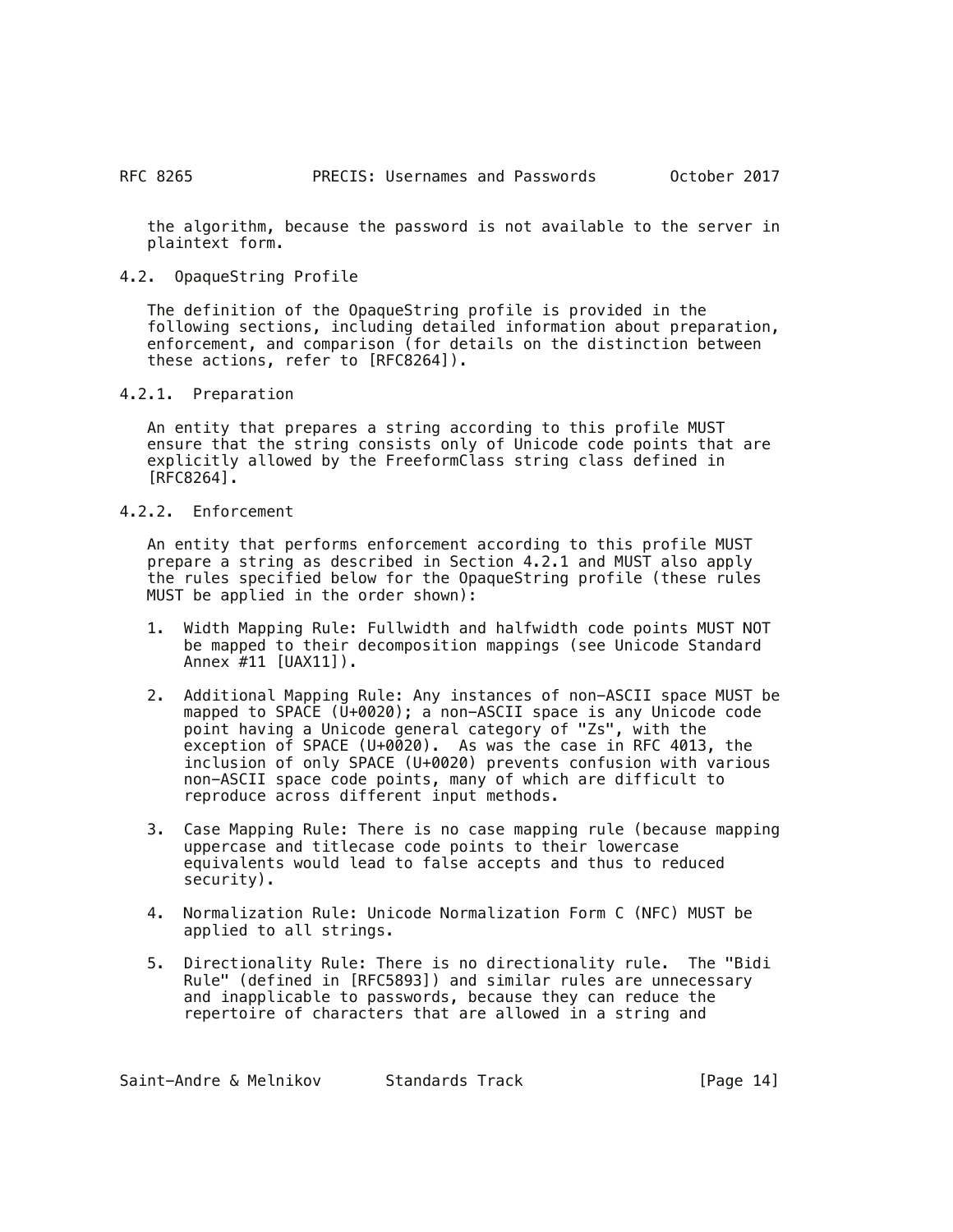#### RFC 8265

 therefore reduce the amount of entropy that is possible in a password. Such rules are intended to minimize the possibility that the same string will be displayed differently on a layout system set for right-to-left display and a layout system set for left-to-right display; however, passwords are typically not displayed at all and are rarely meant to be interoperable across different layout systems in the way that non-secret strings like domain names and usernames are. Furthermore, it is perfectly acceptable for opaque strings other than passwords to be presented differently in different layout systems, as long as the presentation is consistent in any given layout system.

 The result of the foregoing operations is an output string that conforms to the OpaqueString profile. Until an implementation produces such an output string, it MUST NOT treat the string as conforming (in particular, it MUST NOT assume that an input string is conforming before the enforcement operation has been completed).

4.2.3. Comparison

 An entity that performs comparison of two strings according to this profile MUST prepare each string as specified in Section 4.2.1 and then MUST enforce the rules specified in Section 4.2.2. The two strings are to be considered equivalent if and only if they are an exact octet-for-octet match (sometimes called "bit-string identity").

 Until an implementation determines whether two strings are to be considered equivalent, it MUST NOT treat them as equivalent (in particular, it MUST NOT assume that two input strings are equivalent before the comparison operation has been completed).

See Section 8.2 regarding comparison of passwords and passphrases.

# 4.3. Examples

 The following examples illustrate a small number of passwords that are consistent with the format defined above (note that the characters "<" and ">" are used here to delineate the actual passwords and are not part of the password strings).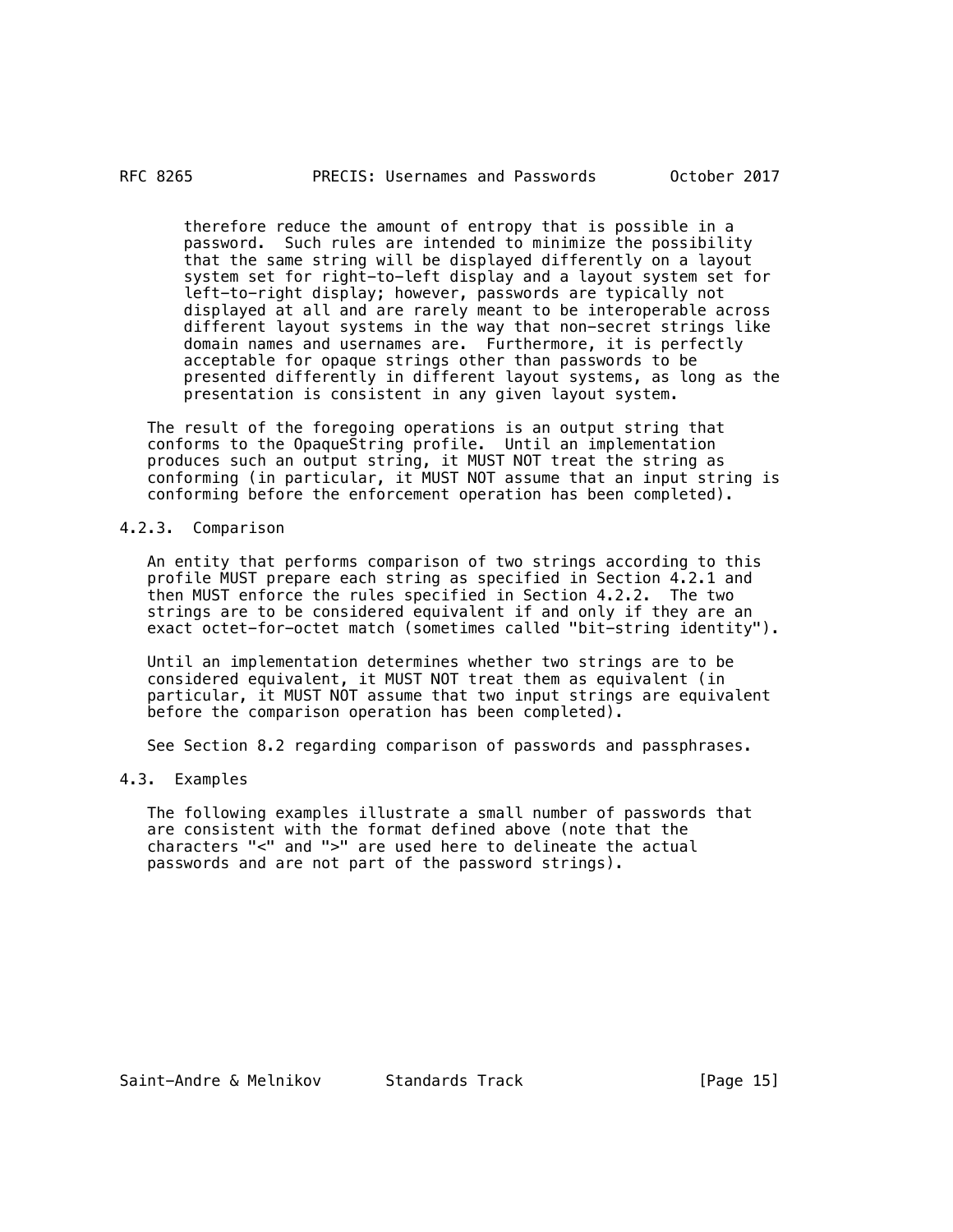| #   Password                                                                      | Notes                                                                                                                    |
|-----------------------------------------------------------------------------------|--------------------------------------------------------------------------------------------------------------------------|
| 12  <correct battery="" horse="" staple="">   SPACE (U+0020) is allowed</correct> |                                                                                                                          |
| 13  <correct battery="" horse="" staple="">   Differs by case from</correct>      | example 12                                                                                                               |
| $14$   $\leq$ πßå>                                                                | Non-ASCII letters are OK<br>(e.g., GREEK SMALL LETTER<br>PI (U+03C0))                                                    |
| $15$ < Jack of $\bullet$ s>                                                       | Symbols are OK (e.g., BLACK<br>DIAMOND SUIT (U+2666))                                                                    |
| $16$ <foo-bar></foo-bar>                                                          | OGHAM SPACE MARK (U+1680) is<br>mapped to SPACE $(U+0020)$ ;<br>thus, the full string is<br>mapped to <foo bar=""></foo> |

Table 3: A Sample of Legal Passwords

 The following examples illustrate strings that are not valid passwords because they violate the format defined above.

| #   Password                                 | Notes                                                  |
|----------------------------------------------|--------------------------------------------------------|
| $1/1$ <>                                     | Zero-length passwords are<br>disallowed                |
| 18   $\langle$ my cat is a $\&\#x9$ ; by $>$ | Control characters like TAB<br>(U+0009) are disallowed |

Table 4: A Sample of Strings That Violate the Password Rules

 Note: Following the "XML Notation" used in [RFC3987], the character TAB (U+0009) in example 18 is represented as  $& #x9$  because otherwise it could not be shown in running text.

5. Use in Application Protocols

 This specification defines only the PRECIS-based rules for the handling of strings conforming to the UsernameCaseMapped and UsernameCasePreserved profiles of the PRECIS IdentifierClass, and strings conforming to the OpaqueString profile of the PRECIS

Saint-Andre & Melnikov Standards Track [Page 16]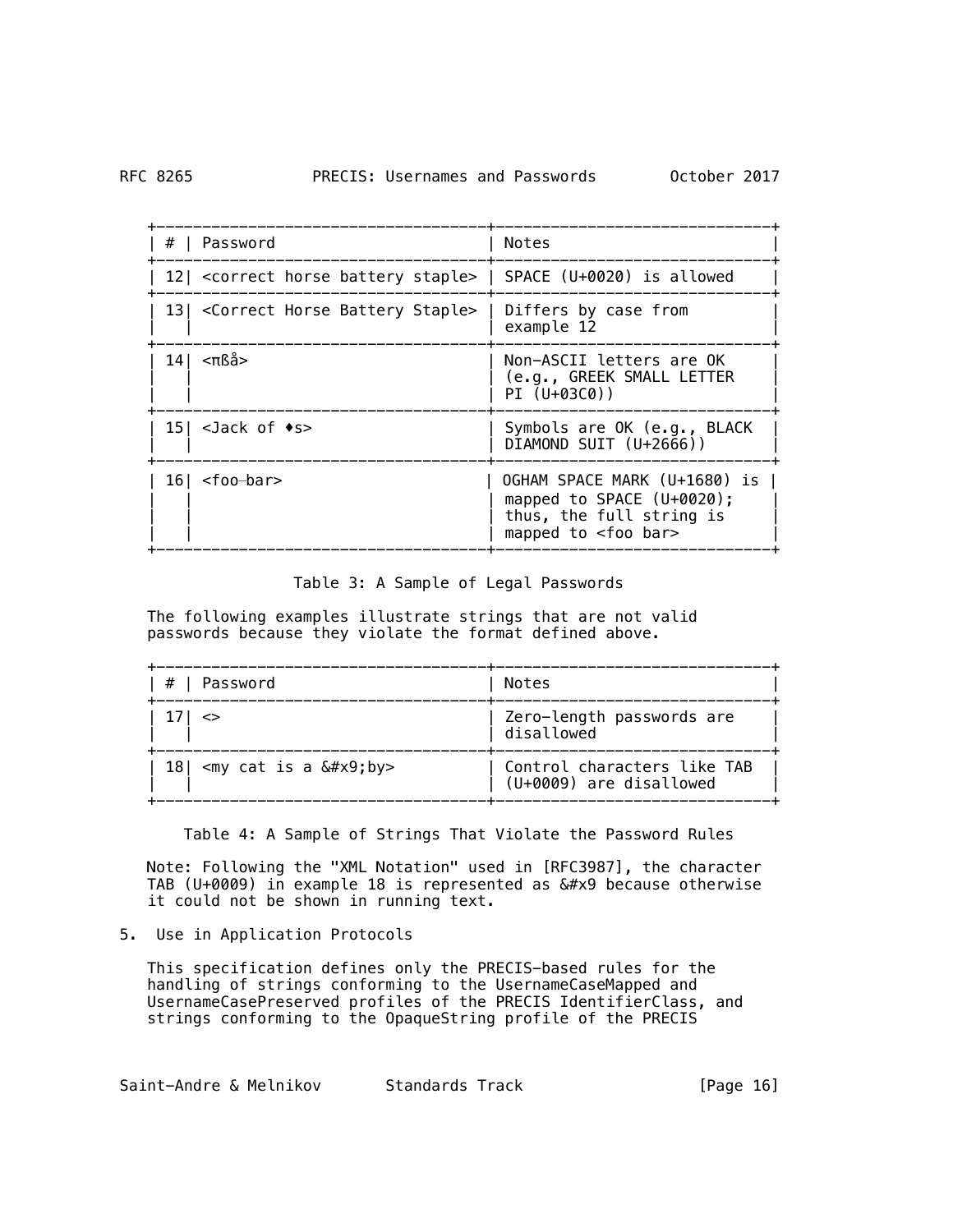FreeformClass. It is the responsibility of an application protocol to specify the protocol slots in which such strings can appear, the entities that are expected to enforce the rules governing such strings, and at what points during protocol processing or interface handling the rules need to be enforced. See Section 6 of [RFC8264] for guidelines on using PRECIS profiles in applications.

 Above and beyond the PRECIS-based rules specified here, application protocols can also define application-specific rules governing such strings (rules regarding minimum or maximum length, further restrictions on allowable code points or character ranges, safeguards to mitigate the effects of visually similar characters, etc.), application-layer constructs (see Section 3.5), and related matters.

 Some PRECIS profile definitions encourage entities that enforce the rules to be liberal in what they accept. However, for usernames and passwords such a policy can be problematic, because it can lead to false accepts. An in-depth discussion can be found in [RFC6943].

 Applying the rules for any given PRECIS profile is not necessarily an idempotent procedure for all code points. Therefore, an implementation SHOULD apply the rules repeatedly until the output string is stable; if the output string does not stabilize after reapplying the rules three (3) additional times after the first application, the implementation SHOULD terminate application of the rules and reject the input string as invalid.

### 6. Migration

 The rules defined in this specification differ slightly from those defined by the SASLprep specification [RFC4013] (but not from [RFC7613]). In order to smooth the process of migrating from SASLprep to the approach defined herein, the following sections describe these differences, along with their implications for migration, in more detail.

# 6.1. Usernames

 Deployments that currently use SASLprep for handling usernames might need to scrub existing data when they migrate to the rules defined in this specification. In particular:

 o SASLprep specified the use of Unicode Normalization Form KC (NFKC), whereas the UsernameCaseMapped and UsernameCasePreserved profiles employ Unicode Normalization Form C (NFC). In practice, this change is unlikely to cause significant problems, because NFKC provides methods for mapping Unicode code points with compatibility equivalents to those equivalents, whereas the PRECIS

Saint-Andre & Melnikov 5tandards Track 1994 [Page 17]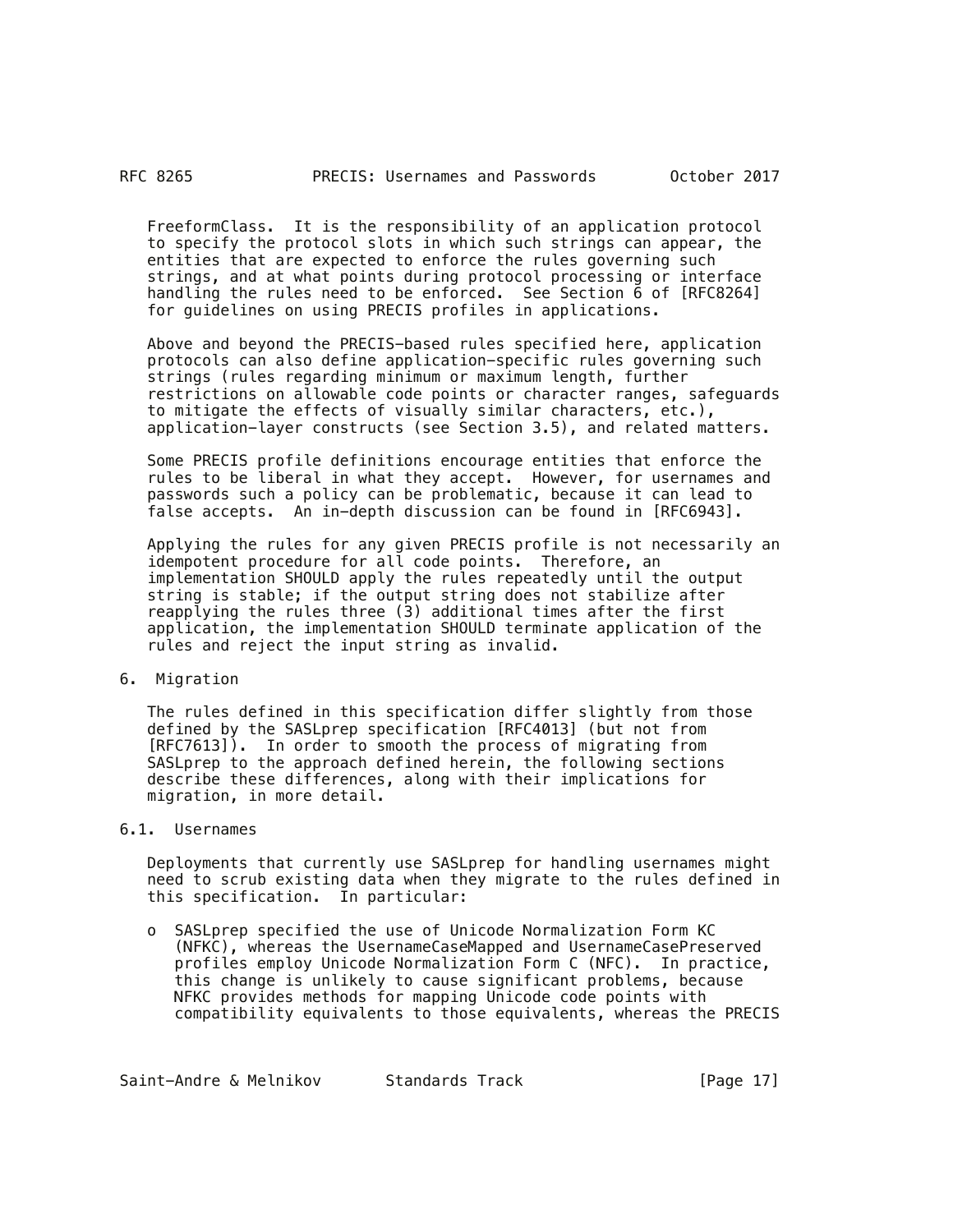IdentifierClass entirely disallows Unicode code points with compatibility equivalents (i.e., during comparison, NFKC is more "aggressive" about finding matches than NFC). A few examples might suffice to indicate the nature of the problem:

- 1. "f" (LATIN SMALL LETTER LONG S, U+017F) is compatibility equivalent to "s" (LATIN SMALL LETTER S, U+0073).
- 2. "Ⅳ" (ROMAN NUMERAL FOUR, U+2163) is compatibility equivalent to "I" (LATIN CAPITAL LETTER I, U+0049) and "V" (LATIN CAPITAL LETTER V, U+0056).
- 3. "fi" (LATIN SMALL LIGATURE FI, U+FB01) is compatibility equivalent to "f" (LATIN SMALL LETTER F, U+0066) and "i" (LATIN SMALL LETTER I, U+0069).

 Under SASLprep, the use of NFKC also handled the mapping of fullwidth and halfwidth code points to their decomposition mappings.

 For migration purposes, operators might want to search their database of usernames for names containing Unicode code points with compatibility equivalents and, where there is no conflict, map those code points to their equivalents. Naturally, it is possible that during this process the operator will discover conflicting usernames; for instance, "HENRYIV" with the last two code points being LATIN CAPITAL LETTER I (U+0049) and LATIN CAPITAL LETTER V (U+0056) as opposed to "HENRYⅣ" with the last character being "Ⅳ" (ROMAN NUMERAL FOUR, U+2163), which is compatibility equivalent to U+0049 and U+0056). In these cases, the operator will need to determine how to proceed, for instance, by disabling the account whose name contains a Unicode code point with a compatibility equivalent. Such cases are probably rare, but it is important for operators to be aware of them.

- o SASLprep mapped the "characters commonly mapped to nothing" (from Appendix B.1 of [RFC3454]) to nothing, whereas the PRECIS IdentifierClass entirely disallows most of these code points, which correspond to the code points from the PRECIS "M" category defined under Section 9.13 of [RFC8264]. For migration purposes, the operator might want to remove from usernames any code points contained in the PRECIS "M" category (e.g., SOFT HYPHEN (U+00AD)). Because these code points would have been "mapped to nothing" in Stringprep, in practice a user would not notice the difference if, upon migration to PRECIS, the code points are removed.
- o SASLprep allowed uppercase and titlecase code points, whereas the UsernameCaseMapped profile maps uppercase and titlecase code

Saint-Andre & Melnikov bitandards Track Track [Page 18]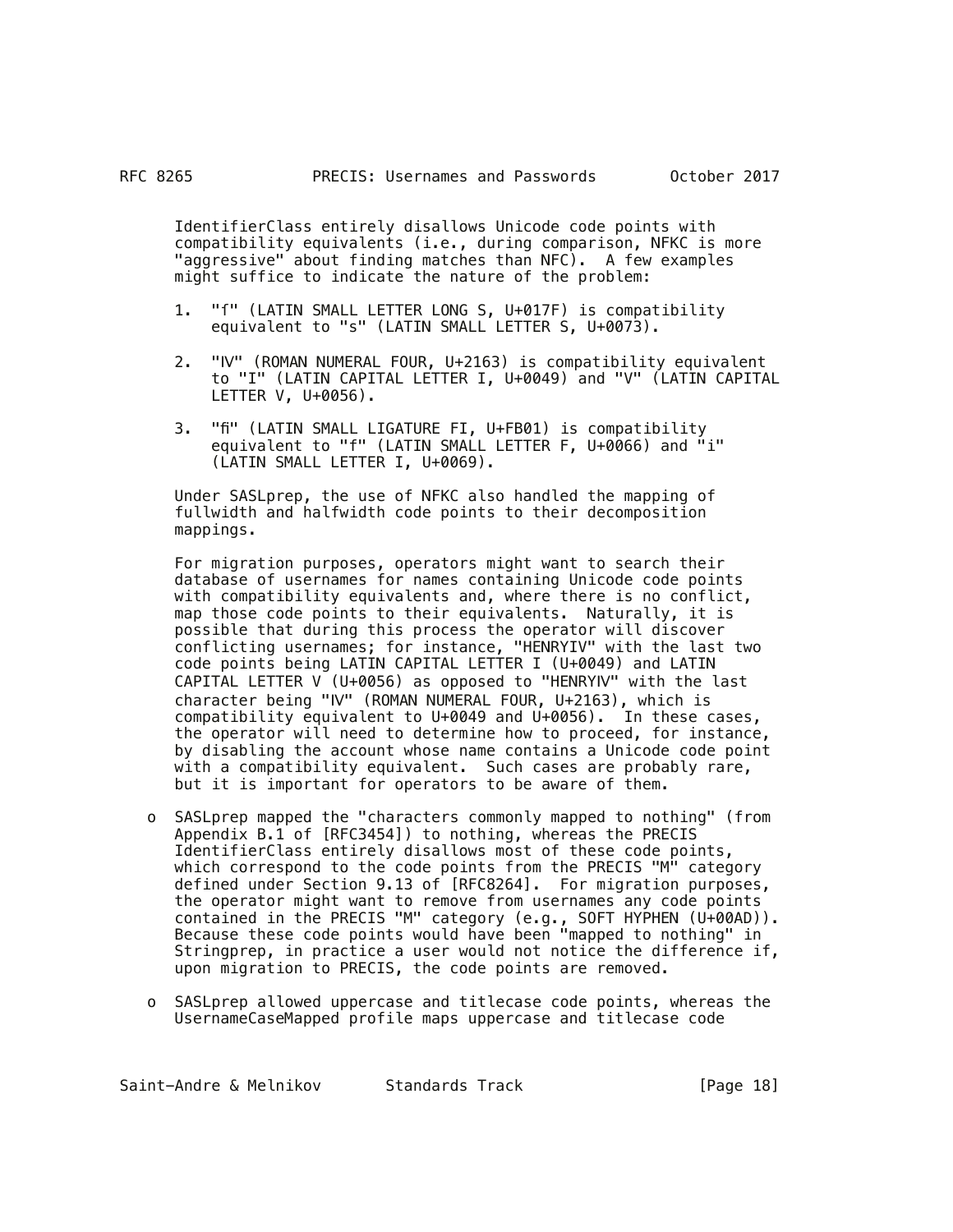points to their lowercase equivalents (by contrast, the UsernameCasePreserved profile matches SASLprep in this regard). For migration purposes, the operator can use either the UsernameCaseMapped profile (thus losing the case information) or the UsernameCasePreserved profile (thus ignoring case difference when comparing usernames).

#### 6.2. Passwords

 Depending on local service policy, migration from SASLprep to this specification might not involve any scrubbing of data (because passwords might not be stored in the clear anyway); however, service providers need to be aware of possible issues that might arise during migration. In particular:

- o SASLprep specified the use of Unicode Normalization Form KC (NFKC), whereas the OpaqueString profile employs Unicode Normalization Form C (NFC). Because NFKC is more aggressive about finding matches than NFC, in practice this change is unlikely to cause significant problems and indeed has the security benefit of probably resulting in fewer false accepts when comparing passwords. A few examples might suffice to indicate the nature of the problem:
	- 1. "f" (LATIN SMALL LETTER LONG S, U+017F) is compatibility equivalent to "s" (LATIN SMALL LETTER S, U+0073).
	- 2. "Ⅳ" (ROMAN NUMERAL FOUR, U+2163) is compatibility equivalent to "I" (LATIN CAPITAL LETTER I, U+0049) and "V" (LATIN CAPITAL LETTER V, U+0056).
	- 3. "fi" (LATIN SMALL LIGATURE FI, U+FB01) is compatibility equivalent to "f" (LATIN SMALL LETTER F, U+0066) and "i" (LATIN SMALL LETTER I, U+0069).

 Under SASLprep, the use of NFKC also handled the mapping of fullwidth and halfwidth code points to their decomposition mappings. Although it is expected that code points with compatibility equivalents are rare in existing passwords, some passwords that matched when SASLprep was used might no longer work when the rules in this specification are applied.

 o SASLprep mapped the "characters commonly mapped to nothing" (from Appendix B.1 of [RFC3454]) to nothing, whereas the PRECIS FreeformClass entirely disallows such code points, which correspond to the code points from the PRECIS "M" category defined under Section 9.13 of [RFC8264]. In practice, this change will probably have no effect on comparison, but user-oriented software

Saint-Andre & Melnikov 5tandards Track 191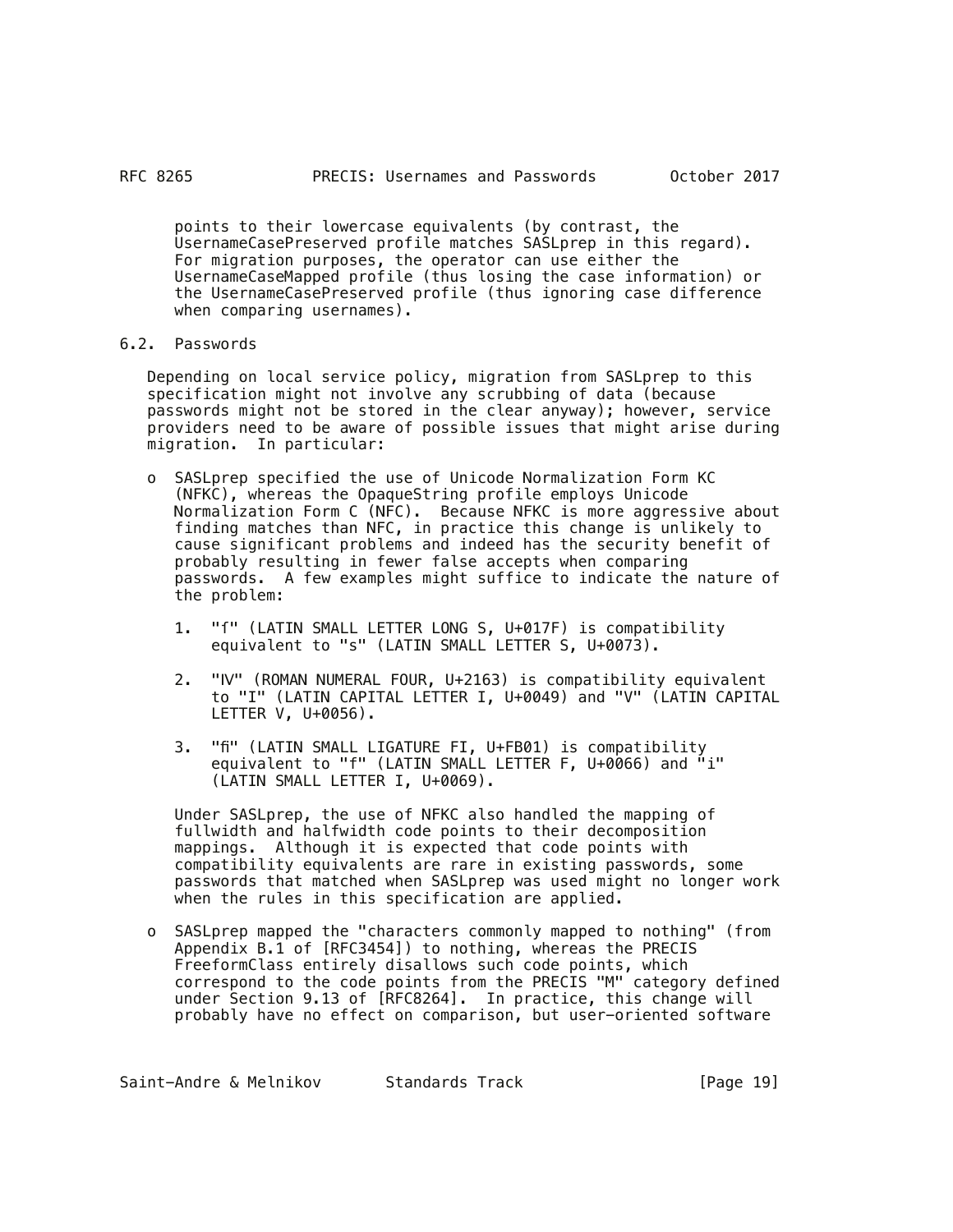might reject such code points instead of ignoring them during password preparation.

7. IANA Considerations

IANA has made the updates described below.

7.1. UsernameCaseMapped Profile

IANA has added the following entry to the "PRECIS Profiles" registry.

Name: UsernameCaseMapped.

Base Class: IdentifierClass.

Applicability: Usernames in security and application protocols.

Replaces: The SASLprep profile of Stringprep.

 Width Mapping Rule: Map fullwidth and halfwidth code points to their decomposition mappings.

Additional Mapping Rule: None.

 Case Mapping Rule: Map uppercase and titlecase code points to lowercase.

Normalization Rule: NFC.

Directionality Rule: The "Bidi Rule" defined in RFC 5893 applies.

 Enforcement: To be defined by security or application protocols that use this profile.

Specification: Section 3.3 of RFC 8265.

7.2. UsernameCasePreserved Profile

IANA has added the following entry to the "PRECIS Profiles" registry.

Name: UsernameCasePreserved.

Base Class: IdentifierClass.

Applicability: Usernames in security and application protocols.

Replaces: The SASLprep profile of Stringprep.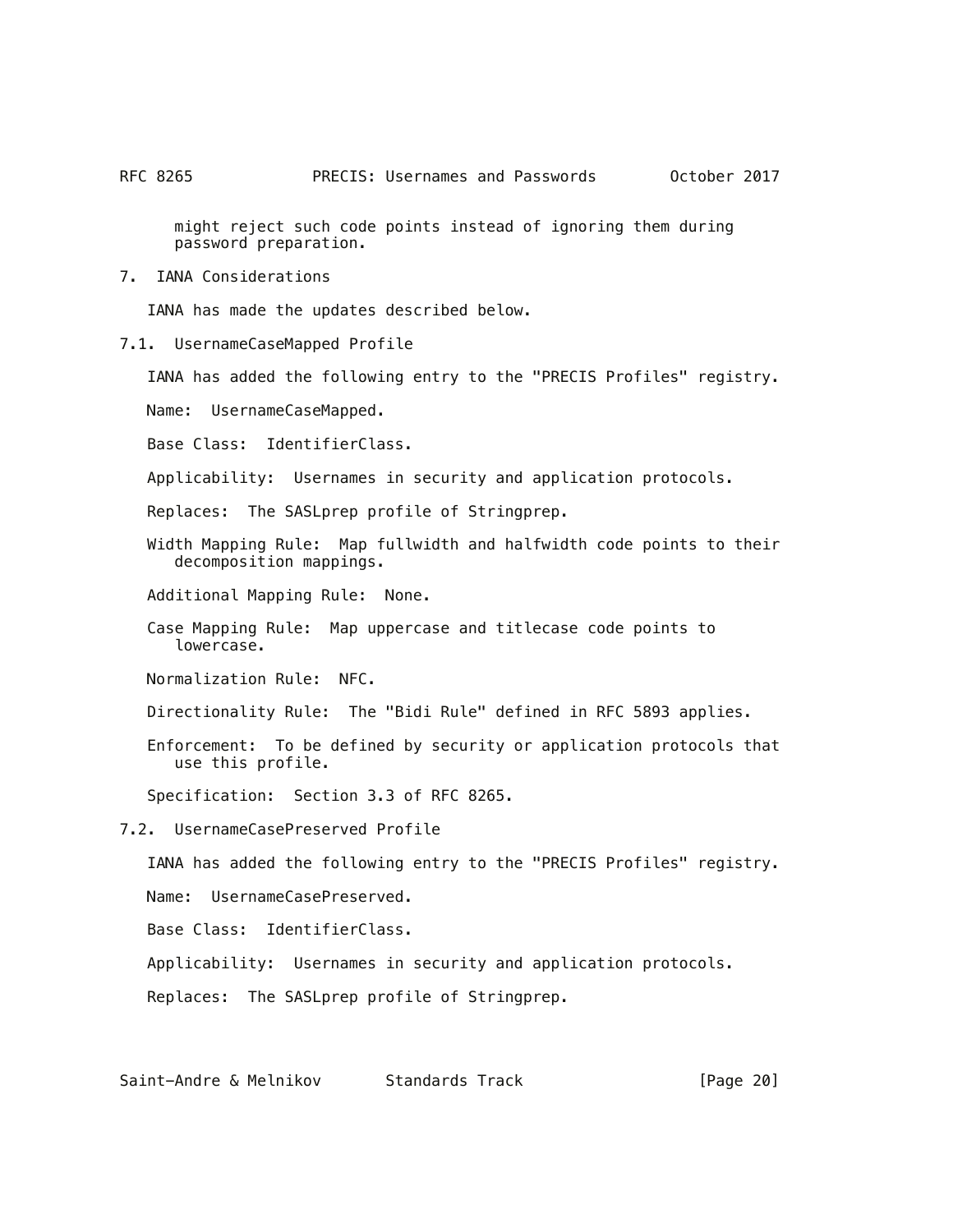RFC 8265 **PRECIS: Usernames and Passwords** October 2017

 Width Mapping Rule: Map fullwidth and halfwidth code points to their decomposition mappings.

Additional Mapping Rule: None.

Case Mapping Rule: None.

Normalization Rule: NFC.

Directionality Rule: The "Bidi Rule" defined in RFC 5893 applies.

 Enforcement: To be defined by security or application protocols that use this profile.

Specification: Section 3.4 of RFC 8265.

7.3. OpaqueString Profile

IANA has added the following entry to the "PRECIS Profiles" registry.

Name: OpaqueString.

Base Class: FreeformClass.

 Applicability: Passwords and other opaque strings in security and application protocols.

Replaces: The SASLprep profile of Stringprep.

Width Mapping Rule: None.

 Additional Mapping Rule: Map non-ASCII space code points to SPACE (U+0020).

Case Mapping Rule: None.

Normalization Rule: NFC.

Directionality Rule: None.

 Enforcement: To be defined by security or application protocols that use this profile.

Specification: Section 4.2 of RFC 8265.

Saint-Andre & Melnikov 5tandards Track 1994 [Page 21]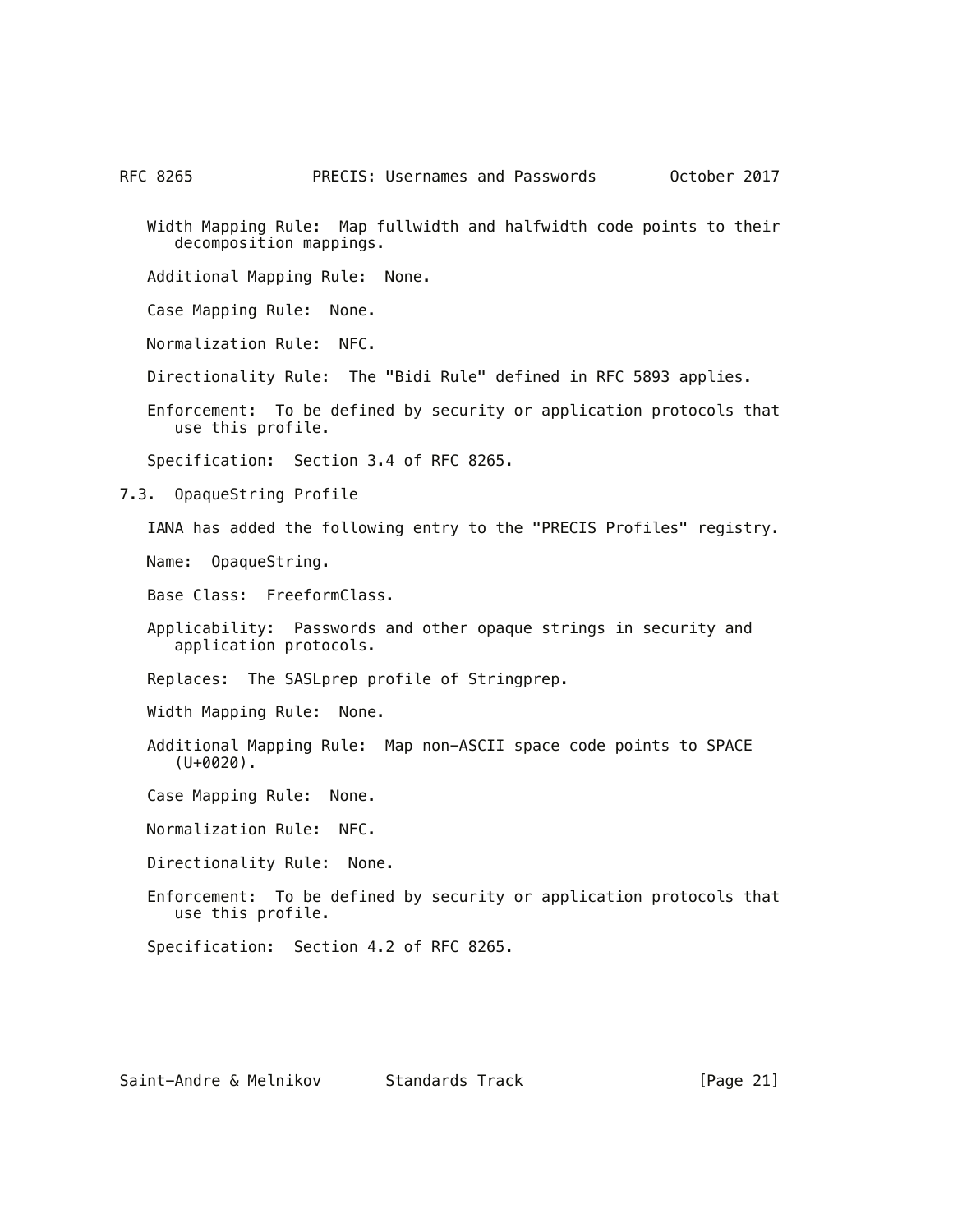#### 7.4. Stringprep Profile

 The Stringprep specification [RFC3454] did not provide for entries in the "Stringprep Profiles" registry to have any state except "Current" or "Not Current". Because RFC 7613 obsoleted RFC 4013, which registered the SASLprep profile of Stringprep, IANA previously marked that profile as "Not Current" and cited RFC 7613 as an additional reference. IANA has modified the profile so that the current document is now cited as the additional reference.

8. Security Considerations

### 8.1. Password/Passphrase Strength

 The ability to include a wide range of characters in passwords and passphrases can increase the potential for creating a strong password with high entropy. However, in practice, the ability to include such characters ought to be weighed against the possible need to reproduce them on various devices using various input methods.

#### 8.2. Password/Passphrase Comparison

 In systems that conform to modern best practices for security, verification of passwords during authentication will not use the comparison defined in Section 4.2.3. Instead, because the system performs cryptographic calculations to verify the password, it will prepare the password as defined in Section 4.2.1 and enforce the rules as defined in Section 4.2.2 before performing the relevant calculations.

#### 8.3. Identifier Comparison

 The process of comparing identifiers (such as SASL simple usernames, authentication identifiers, and authorization identifiers) can lead to either false rejects or false accepts, both of which have security implications. A more detailed discussion can be found in [RFC6943].

#### 8.4. Reuse of PRECIS

 The security considerations described in [RFC8264] apply to the IdentifierClass and FreeformClass string classes used in this document for usernames and passwords, respectively.

### 8.5. Reuse of Unicode

 The security considerations described in [UTS39] apply to the use of Unicode code points in usernames and passwords.

| Saint-Andre & Melnikov | Standards Track | [Page 22] |
|------------------------|-----------------|-----------|
|------------------------|-----------------|-----------|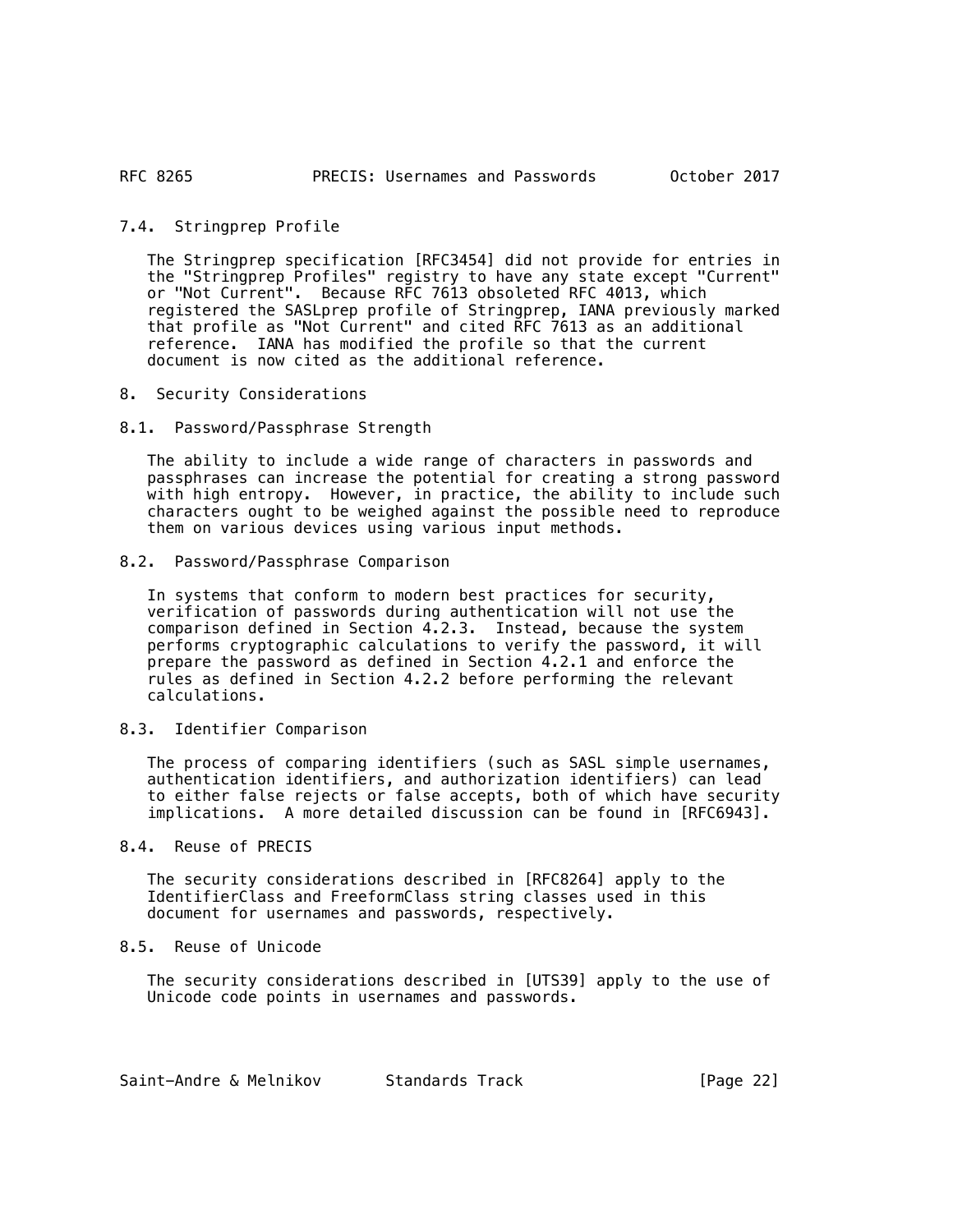- 9. References
- 9.1. Normative References
	- [RFC2119] Bradner, S., "Key words for use in RFCs to Indicate Requirement Levels", BCP 14, RFC 2119, DOI 10.17487/RFC2119, March 1997, <https://www.rfc-editor.org/info/rfc2119>.
	- [RFC3629] Yergeau, F., "UTF-8, a transformation format of ISO 10646", STD 63, RFC 3629, DOI 10.17487/RFC3629, November 2003, <https://www.rfc-editor.org/info/rfc3629>.
	- [RFC5234] Crocker, D., Ed. and P. Overell, "Augmented BNF for Syntax Specifications: ABNF", STD 68, RFC 5234, DOI 10.17487/RFC5234, January 2008, <https://www.rfc-editor.org/info/rfc5234>.
		- [RFC5890] Klensin, J., "Internationalized Domain Names for Applications (IDNA): Definitions and Document Framework", RFC 5890, DOI 10.17487/RFC5890, August 2010, <https://www.rfc-editor.org/info/rfc5890>.
		- [RFC6365] Hoffman, P. and J. Klensin, "Terminology Used in Internationalization in the IETF", BCP 166, RFC 6365, DOI 10.17487/RFC6365, September 2011, <https://www.rfc-editor.org/info/rfc6365>.
		- [RFC8174] Leiba, B., "Ambiguity of Uppercase vs Lowercase in RFC 2119 Key Words", BCP 14, RFC 8174, DOI 10.17487/RFC8174, May 2017, <https://www.rfc-editor.org/info/rfc8174>.
		- [RFC8264] Saint-Andre, P. and M. Blanchet, "PRECIS Framework: Preparation, Enforcement, and Comparison of Internationalized Strings in Application Protocols", RFC 8264, DOI 10.17487/RFC8264, October 2017, <https://www.rfc-editor.org/info/rfc8264>.
		- [UAX11] Unicode Standard Annex #11, "East Asian Width", edited by Ken Lunde. An integral part of The Unicode Standard, <http://unicode.org/reports/tr11/>.
		- [Unicode] The Unicode Consortium, "The Unicode Standard", <http://www.unicode.org/versions/latest/>.

Saint-Andre & Melnikov bitandards Track and [Page 23]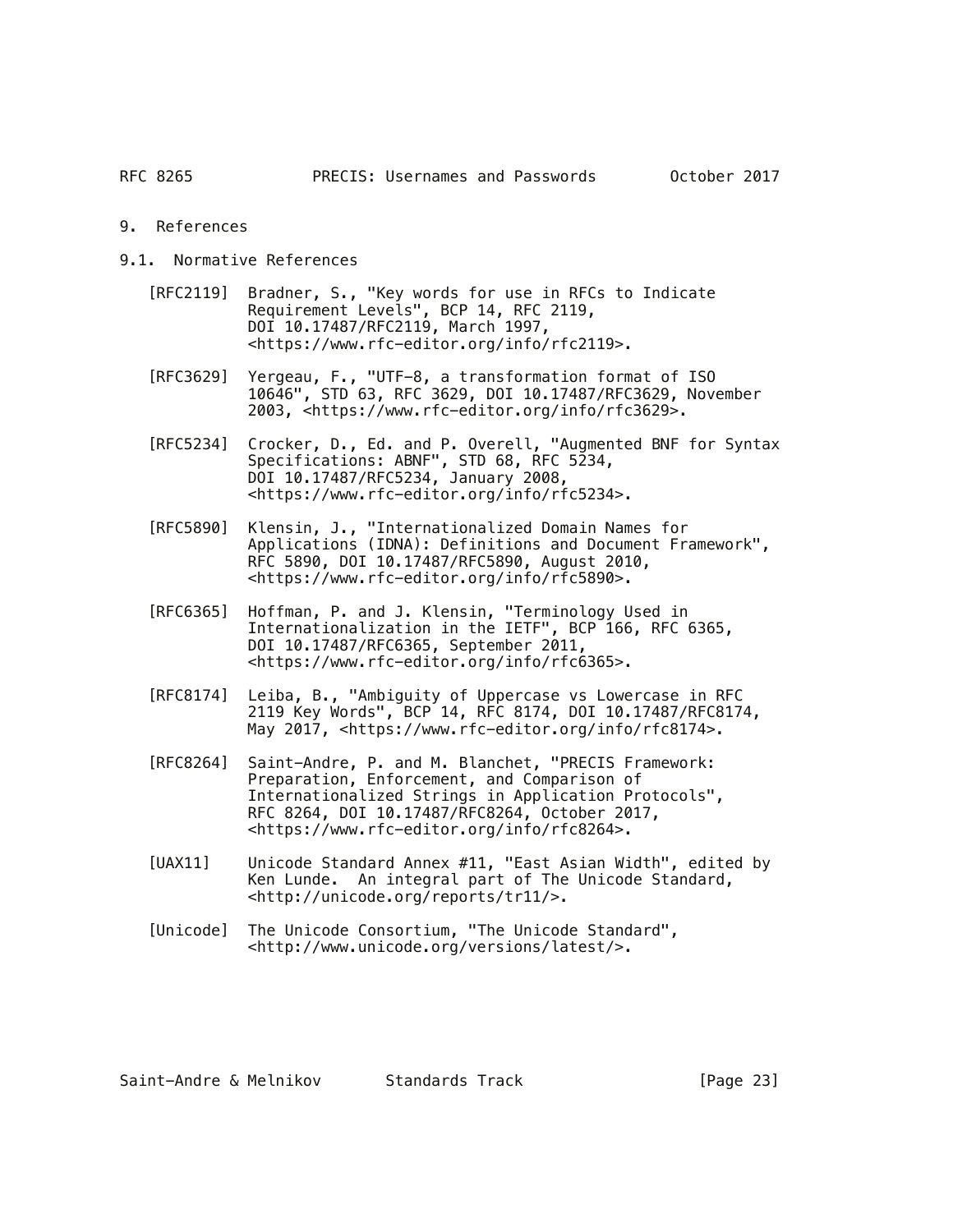### 9.2. Informative References

- [Err1812] RFC Errata, Erratum ID 1812, RFC 4013, <https://www.rfc-editor.org/errata/eid1812>.
- [RFC20] Cerf, V., "ASCII format for network interchange", STD 80, RFC 20, DOI 10.17487/RFC0020, October 1969, <https://www.rfc-editor.org/info/rfc20>.
- [RFC3454] Hoffman, P. and M. Blanchet, "Preparation of Internationalized Strings ("stringprep")", RFC 3454, DOI 10.17487/RFC3454, December 2002, <https://www.rfc-editor.org/info/rfc3454>.
- [RFC3501] Crispin, M., "INTERNET MESSAGE ACCESS PROTOCOL VERSION 4rev1", RFC 3501, DOI 10.17487/RFC3501, March 2003, <https://www.rfc-editor.org/info/rfc3501>.
	- [RFC3987] Duerst, M. and M. Suignard, "Internationalized Resource Identifiers (IRIs)", RFC 3987, DOI 10.17487/RFC3987, January 2005, <https://www.rfc-editor.org/info/rfc3987>.
	- [RFC4013] Zeilenga, K., "SASLprep: Stringprep Profile for User Names and Passwords", RFC 4013, DOI 10.17487/RFC4013, February 2005, <https://www.rfc-editor.org/info/rfc4013>.
	- [RFC4422] Melnikov, A., Ed. and K. Zeilenga, Ed., "Simple Authentication and Security Layer (SASL)", RFC 4422, DOI 10.17487/RFC4422, June 2006, <https://www.rfc-editor.org/info/rfc4422>.
	- [RFC4616] Zeilenga, K., Ed., "The PLAIN Simple Authentication and Security Layer (SASL) Mechanism", RFC 4616, DOI 10.17487/RFC4616, August 2006, <https://www.rfc-editor.org/info/rfc4616>.
- [RFC5802] Newman, C., Menon-Sen, A., Melnikov, A., and N. Williams, "Salted Challenge Response Authentication Mechanism (SCRAM) SASL and GSS-API Mechanisms", RFC 5802, DOI 10.17487/RFC5802, July 2010, <https://www.rfc-editor.org/info/rfc5802>.
	- [RFC5893] Alvestrand, H., Ed. and C. Karp, "Right-to-Left Scripts for Internationalized Domain Names for Applications (IDNA)", RFC 5893, DOI 10.17487/RFC5893, August 2010, <https://www.rfc-editor.org/info/rfc5893>.

Saint-Andre & Melnikov Standards Track [Page 24]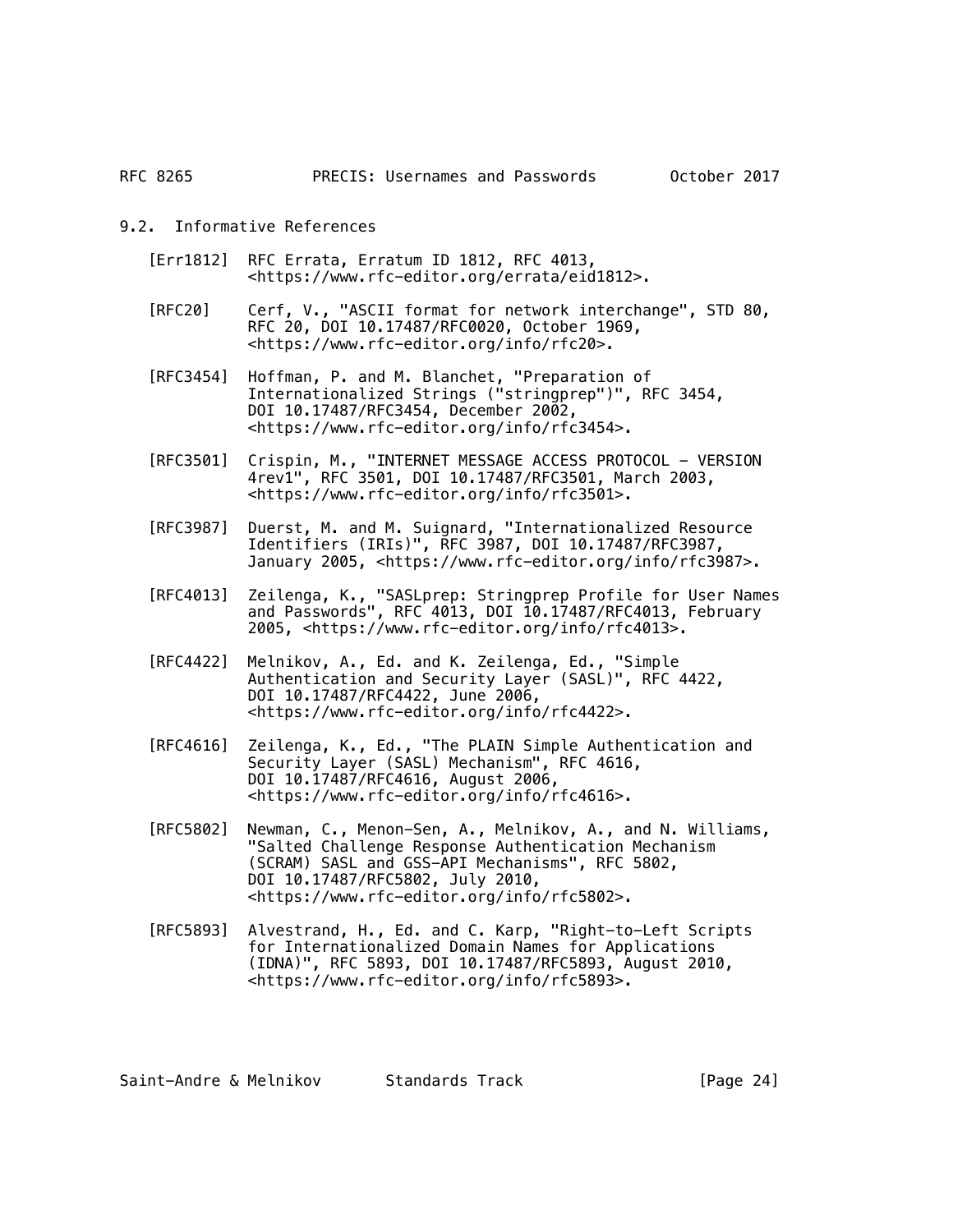- [RFC6120] Saint-Andre, P., "Extensible Messaging and Presence Protocol (XMPP): Core", RFC 6120, DOI 10.17487/RFC6120, March 2011, <https://www.rfc-editor.org/info/rfc6120>.
- [RFC6943] Thaler, D., Ed., "Issues in Identifier Comparison for Security Purposes", RFC 6943, DOI 10.17487/RFC6943, May 2013, <https://www.rfc-editor.org/info/rfc6943>.
- [RFC7542] DeKok, A., "The Network Access Identifier", RFC 7542, DOI 10.17487/RFC7542, May 2015, <https://www.rfc-editor.org/info/rfc7542>.
- [RFC7613] Saint-Andre, P. and A. Melnikov, "Preparation, Enforcement, and Comparison of Internationalized Strings Representing Usernames and Passwords", RFC 7613, DOI 10.17487/RFC7613, August 2015, <https://www.rfc-editor.org/info/rfc7613>.
- [RFC7616] Shekh-Yusef, R., Ed., Ahrens, D., and S. Bremer, "HTTP Digest Access Authentication", RFC 7616, DOI 10.17487/RFC7616, September 2015, <https://www.rfc-editor.org/info/rfc7616>.
- [RFC7617] Reschke, J., "The 'Basic' HTTP Authentication Scheme", RFC 7617, DOI 10.17487/RFC7617, September 2015, <https://www.rfc-editor.org/info/rfc7617>.
- [RFC7622] Saint-Andre, P., "Extensible Messaging and Presence Protocol (XMPP): Address Format", RFC 7622, DOI 10.17487/RFC7622, September 2015, <https://www.rfc-editor.org/info/rfc7622>.
- [RFC8266] Saint-Andre, P., "Preparation, Enforcement, and Comparison of Internationalized Strings Representing Nicknames", RFC 8266, DOI 10.17487/RFC8266, October 2017, <https://www.rfc-editor.org/info/rfc8266>.
- [UTS39] Unicode Technical Standard #39, "Unicode Security Mechanisms", edited by Mark Davis and Michel Suignard, <http://unicode.org/reports/tr39/>.

Appendix A. Changes from RFC 7613

The following changes were made from [RFC7613].

 o Corrected the order of operations for the UsernameCaseMapped profile to ensure consistency with [RFC8264].

Saint-Andre & Melnikov buttandards Track buttan (Page 25)